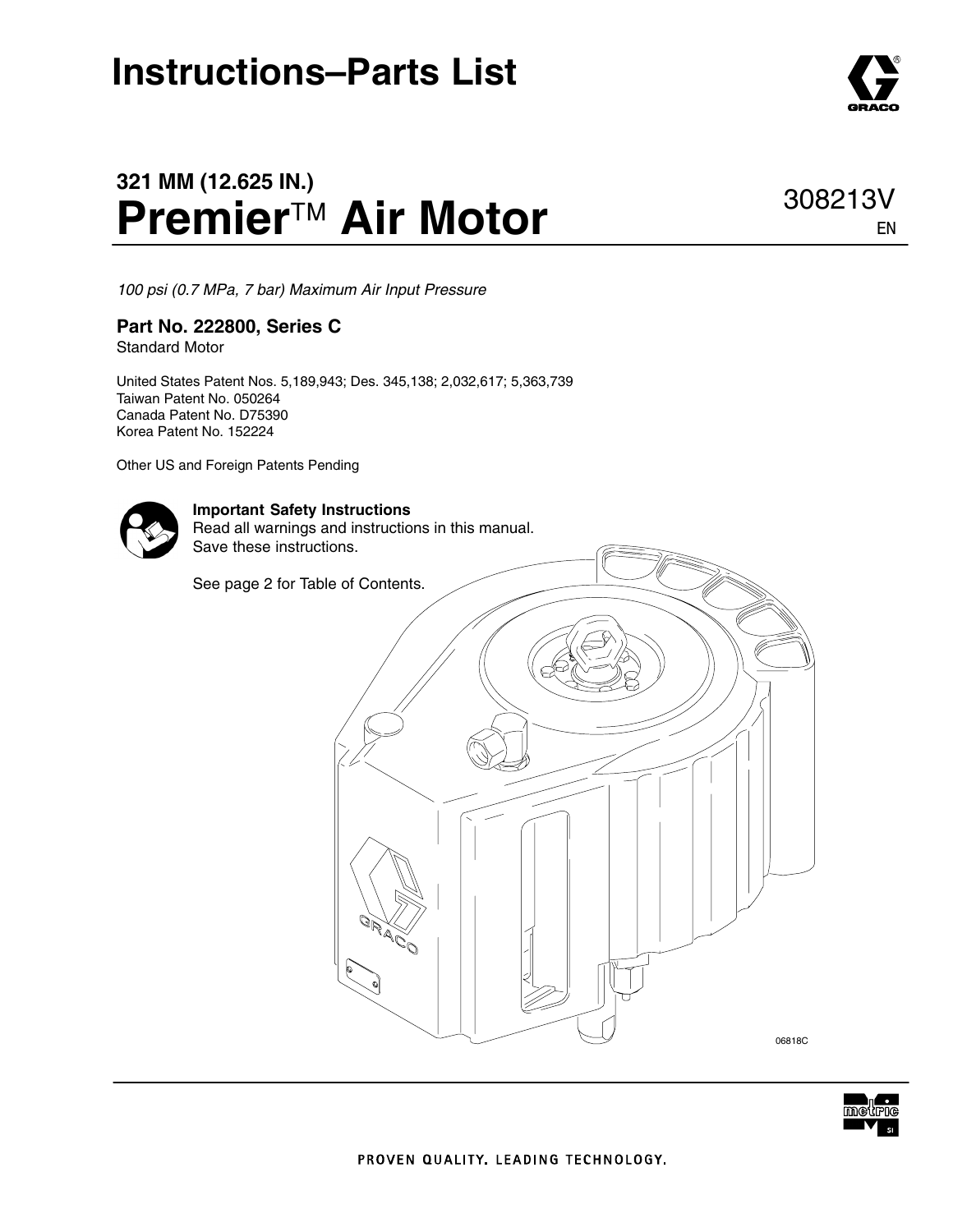### **Table of Contents**

| Installation/Operation  6             |
|---------------------------------------|
| Troubleshooting the Air Motor  8      |
| Preventive Maintenance Schedule  8    |
| Checking for Leaks or Damaged Parts 8 |
|                                       |
|                                       |
| Pressure Relief Procedure  10         |
| Required Service Tools  10            |
|                                       |
| Air Valve Replacement  11             |
|                                       |

| Air Valve Service  13              |  |
|------------------------------------|--|
| Subplate and Rocker Assemblies  17 |  |
| Piston and Piston Rod Seals  19    |  |
| Parts Drawings and Parts Lists  21 |  |
|                                    |  |
|                                    |  |
|                                    |  |
|                                    |  |
| Graco Standard Warranty  28        |  |
|                                    |  |
|                                    |  |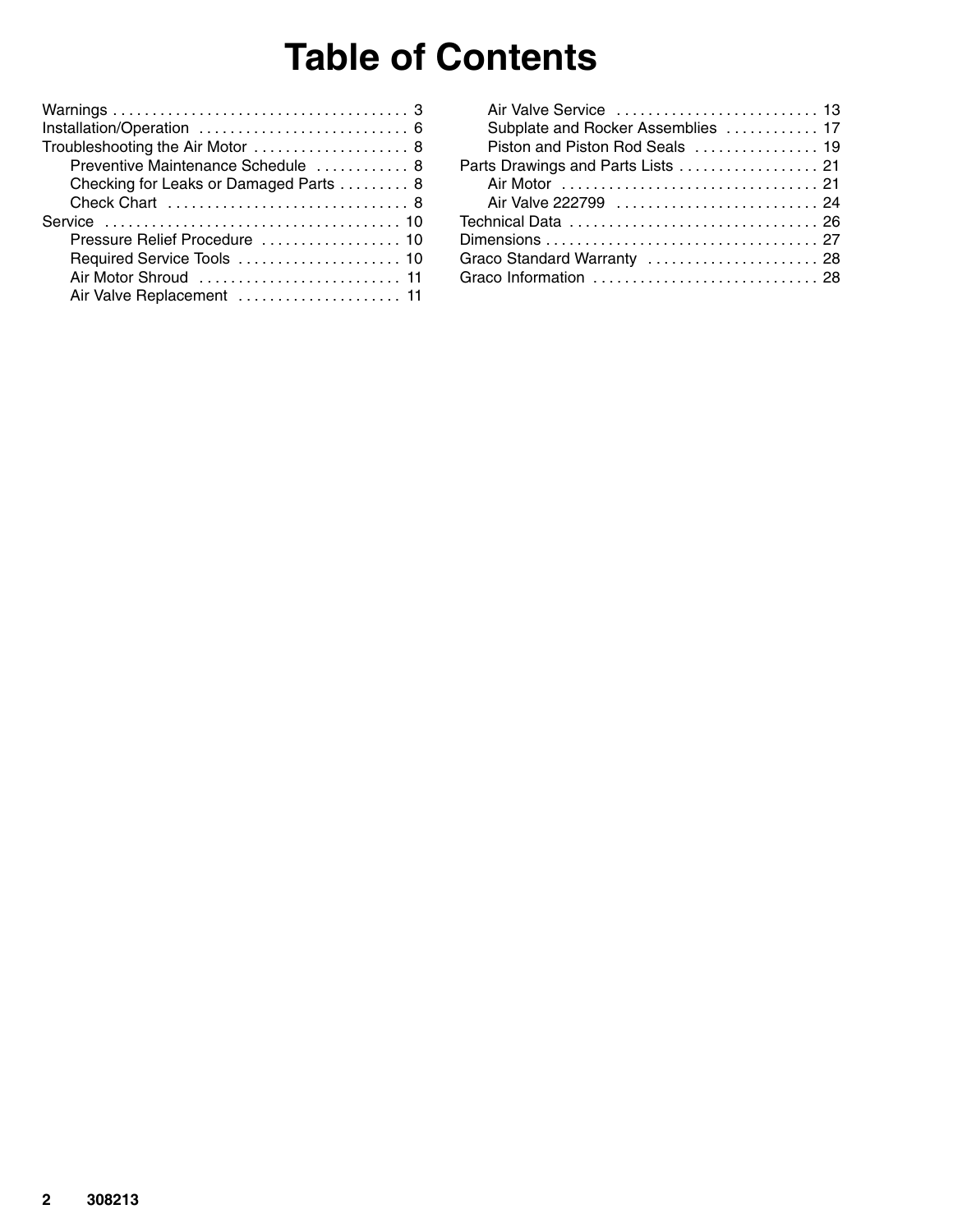## **Symbols**

### **Warning Symbol**

#### **WARNING**  $\boldsymbol{\Lambda}$

This symbol alerts you to the possibility of serious injury or death if you do not follow the instructions.

### **Caution Symbol**



This symbol alerts you to the possibility of damage to or destruction of equipment if you do not follow the instructions.

|                     | A WARNING                                                                                                                                                                                                         |
|---------------------|-------------------------------------------------------------------------------------------------------------------------------------------------------------------------------------------------------------------|
|                     | <b>EQUIPMENT MISUSE HAZARD</b>                                                                                                                                                                                    |
|                     | Equipment misuse can cause the equipment to rupture or malfunction and result in serious injury.                                                                                                                  |
| <b>INSTRUCTIONS</b> | This equipment is for professional use only.                                                                                                                                                                      |
|                     | Read all instruction manuals, tags, and labels before operating the equipment.                                                                                                                                    |
|                     | Use the equipment only for its intended purpose. If you are uncertain about usage, call your Graco<br>distributor.                                                                                                |
|                     | Do not alter or modify this equipment. Use only genuine Graco parts and accessories.                                                                                                                              |
|                     | Check equipment daily. Repair or replace worn or damaged parts immediately.<br>$\bullet$                                                                                                                          |
|                     | Do not exceed the maximum working pressure of the lowest rated system component. Refer to the<br>$\bullet$<br>Technical Data on page 26 for the maximum working pressure of this equipment.                       |
|                     | Use fluids and solvents which are compatible with the equipment wetted parts. Refer to the Tech-<br>$\bullet$<br>nical Data section of all equipment manuals. Read the fluid and solvent manufacturer's warnings. |
|                     | Do not kink or overbend hoses or use hoses to pull equipment.<br>$\bullet$                                                                                                                                        |
|                     | Route hoses away from traffic areas, sharp edges, moving parts, and hot surfaces. Do not expose<br>$\bullet$<br>Graco hoses to temperatures above 180°F (82°C) or below $-40^{\circ}$ F ( $-40^{\circ}$ C).       |
|                     | Wear hearing protection when operating this equipment.                                                                                                                                                            |
|                     | Do not lift pressurized equipment.                                                                                                                                                                                |
|                     | Do not lift the equipment by the Premier air motor lift ring if the total weight of the equipment ex-<br>ceeds 550 lb (250 kg).                                                                                   |
|                     | Comply with all applicable local, state, and national fire, electrical, and safety regulations.                                                                                                                   |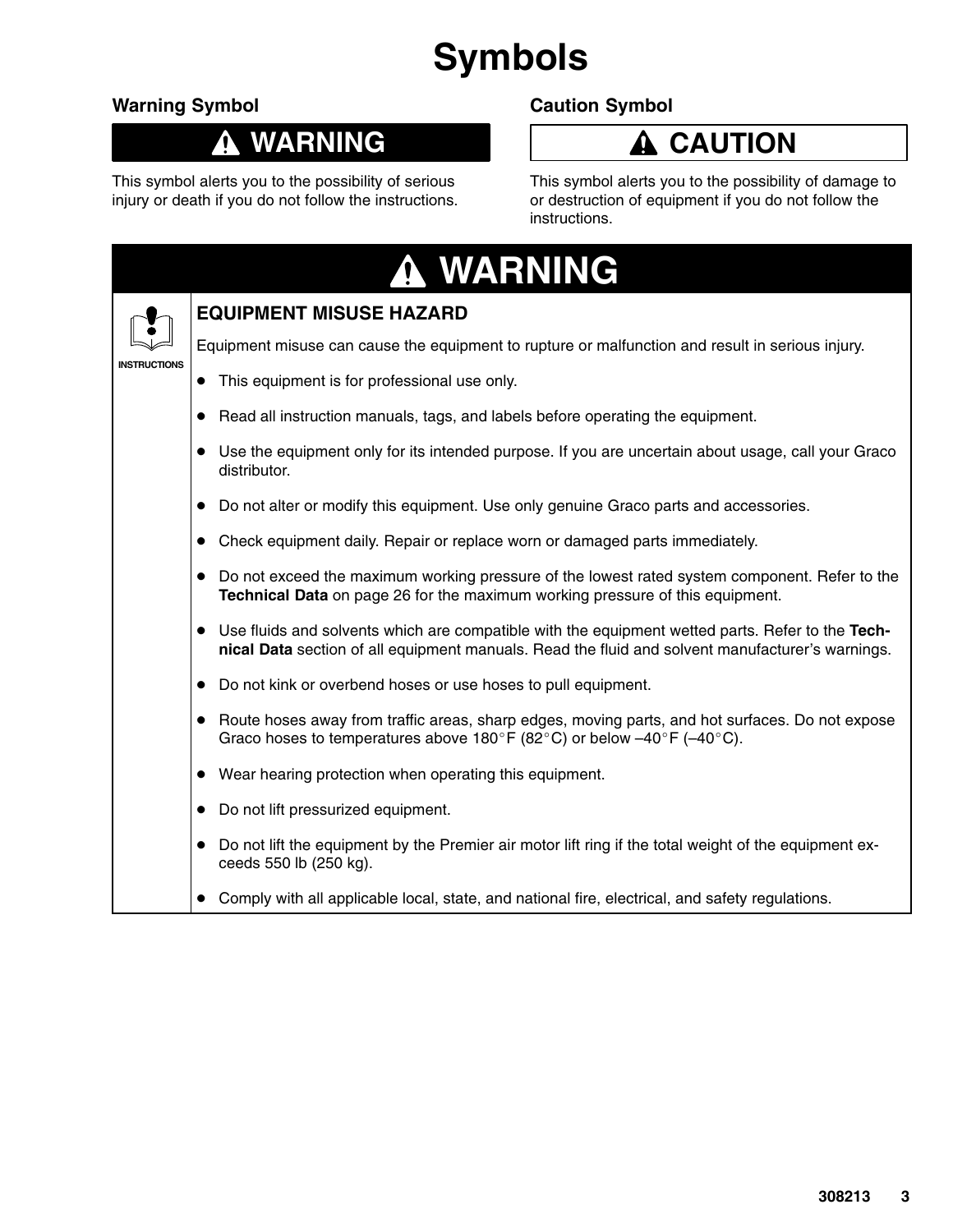### **WARNING** 0

### **SKIN INJECTION HAZARD**

Spray from the gun, hose leaks, or ruptured components can inject fluid into your body and cause extremely serious injury, including the need for amputation. Fluid splashed in the eyes or on the skin can also cause serious injury.

- $\bullet$  Fluid injected into the skin might look like just a cut, but it is a serious injury. **Get immediate surgical treatment.**
- Do not point the gun at anyone or at any part of the body.
- Do not put your hand or fingers over the spray tip.
- Do not stop or deflect leaks with your hand, body, glove or rag.
- Do not "blow back" fluid; this is not an air spray system.
- Always have the tip guard and the trigger guard on the gun when spraying.
- Check the gun diffuser operation weekly. Refer to the gun manual.
- Be sure the gun trigger safety operates before spraying.
- Lock the gun trigger safety when you stop spraying.
- Follow the **Pressure Relief Procedure** on page 10 whenever you: are instructed to relieve pressure; stop spraying; clean, check, or service the equipment; and install or clean the spray tip.
- Tighten all fluid connections before operating the equipment.
- Check the hoses, tubes, and couplings daily. Replace worn, damaged, or loose parts immediately. Permanently coupled hoses cannot be repaired; replace the entire hose.
- Use only Graco approved hoses. Do not remove the spring guard that is used to help protect the hose from rupture caused by kinks or bends near the couplings.

| , |
|---|
|---|

#### **MOVING PARTS HAZARD**

Moving parts, such as the air motor piston, can pinch or amputate your fingers.

- Keep clear of all moving parts when starting or operating the pump.
- $\bullet$  Before servicing the equipment, follow the **Pressure Relief Procedure** on page 10 to prevent the equipment from starting unexpectedly.

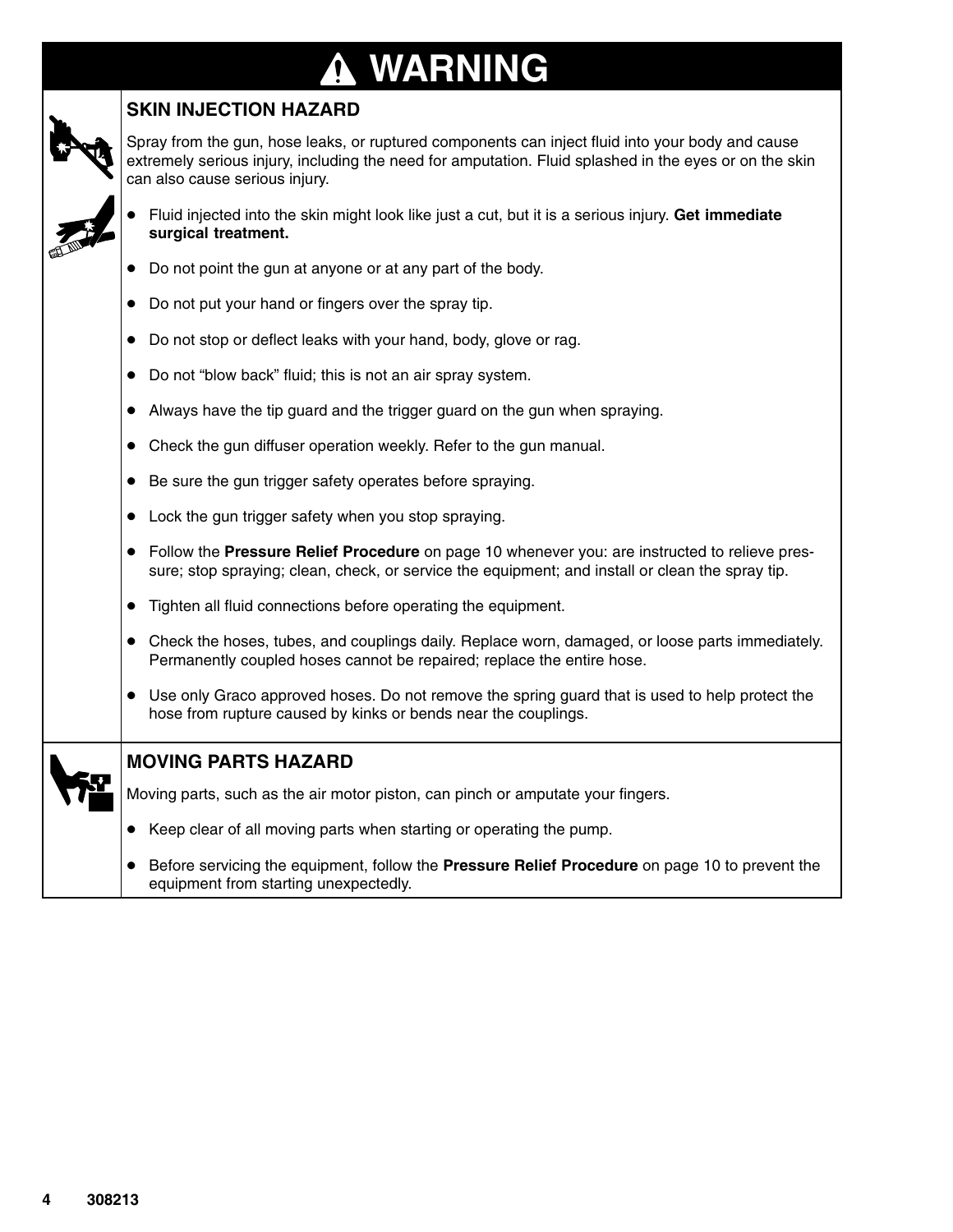# **A WARNING**

I

| <b>FIRE AND EXPLOSION HAZARD</b>                                                                                                                                                               |
|------------------------------------------------------------------------------------------------------------------------------------------------------------------------------------------------|
| Improper grounding, poor ventilation, open flames or sparks can cause a hazardous condition and<br>result in a fire or explosion and serious injury.                                           |
| Ground the equipment and the object being sprayed. Refer to Grounding on page 7.                                                                                                               |
| If there is any static sparking or you feel an electric shock while using this equipment, stop spray-<br>ing immediately. Do not use the equipment until you identify and correct the problem. |
| Provide fresh air ventilation to avoid the buildup of flammable fumes from solvents or the fluid<br>being sprayed.                                                                             |
| Keep the spray area free of debris, including solvent, rags, and gasoline.                                                                                                                     |
| Electrically disconnect all equipment in the spray area.                                                                                                                                       |
| Extinguish all open flames or pilot lights in the spray area.<br>$\bullet$                                                                                                                     |
| Do not smoke in the spray area.                                                                                                                                                                |
| Do not turn on or off any light switch in the spray area while operating or if fumes are present.                                                                                              |
| Do not operate a gasoline engine in the spray area.                                                                                                                                            |
| Keep a fire extinguisher in the work area.                                                                                                                                                     |
| <b>TOXIC FLUID HAZARD</b>                                                                                                                                                                      |
| Hazardous fluid or toxic fumes can cause serious injury or death if splashed in the eyes or on the skin,<br>inhaled, or swallowed.                                                             |
| Know the specific hazards of the fluid you are using.                                                                                                                                          |
| • Store hazardous fluid in an approved container. Dispose of hazardous fluid according to all local,<br>state and national guidelines.                                                         |
| Always wear protective eyewear, gloves, clothing and respirator as recommended by the fluid and<br>solvent manufacturer.                                                                       |

T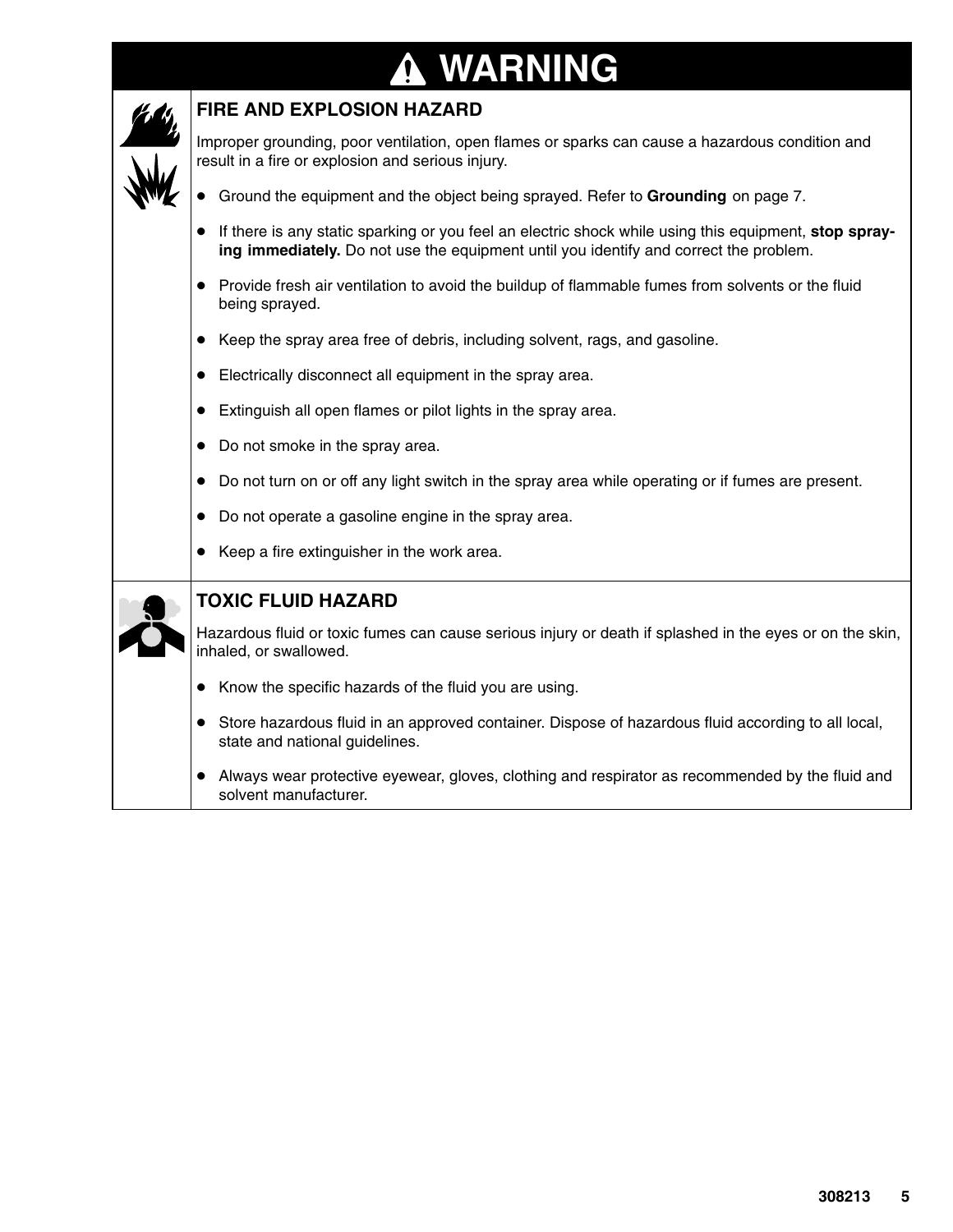## **Installation/Operation**

### **A CAUTION**

The Premier air motor is designed for intermittent duty cycle applications, such as spraying of corrosion control materials, or adhesive and sealant applications. It is not recommended for continuous duty circulating systems. Contact your Graco distributor for further application information.

**NOTE:** Reference numbers and letters in parentheses in the text refer to the callouts in the figures and the parts drawings.

**NOTE:** Always use Genuine Graco Parts and Accessories, available from your Graco distributor. If you supply your own accessories, be sure they are adequately sized and pressure rated for your system.

### **System Accessories**

### **WARNING**

A bleed-type master air valve and a fluid drain valve are required in your system. These accessories help reduce the risk of serious injury, including fluid injection and splashing of fluid in the eyes or on the skin, and injury from moving parts if you are adjusting or repairing the pump.

The bleed-type master air valve relieves air trapped between this valve and the pump after the air is shut off. Trapped air can cause the pump to cycle unexpectedly. Locate the valve close to the pump.

The fluid drain valve assists in relieving fluid pressure in the displacement pump, hose, and gun. Triggering the gun to relieve pressure may not be sufficient.

#### **Mounting Accessories**

Mount the motor to suit the type of installation planned. Motor dimensions and the mounting hole layout are shown on page 27.

If you are mounting the motor on an elevator or a cart, refer to the separate manuals supplied with those components for installation and operation instructions.

#### **Air Line Accessories**

The following air line accessories are available from Graco. Contact your Graco distributor for help in designing a system to suit your particular needs.

- **A bleed-type master air valve** is required in your system to relieve air trapped between it and the air motor when the valve is closed (see the **WARNING** at left). Be sure the bleed valve is easily accessible from the motor, and is located **downstream** from the air regulator. Order Part No. 113163.
- $\bullet$  **An air regulator** controls pump speed and outlet pressure by adjusting the air pressure to the motor. Locate the regulator close to the motor, but **upstream** from the bleed-type master air valve.
- **An air line filter** removes harmful dirt and moisture from the compressed air supply.
- **An air line lubricator** adds oil to the compressed air supply at an adjustable rate, to automatically lubricate the air motor.
- **A pump runaway valve** senses when the pump is running too fast and automatically shuts off the air to the motor. A pump which runs too fast can be seriously damaged. Install closest to the motor air inlet.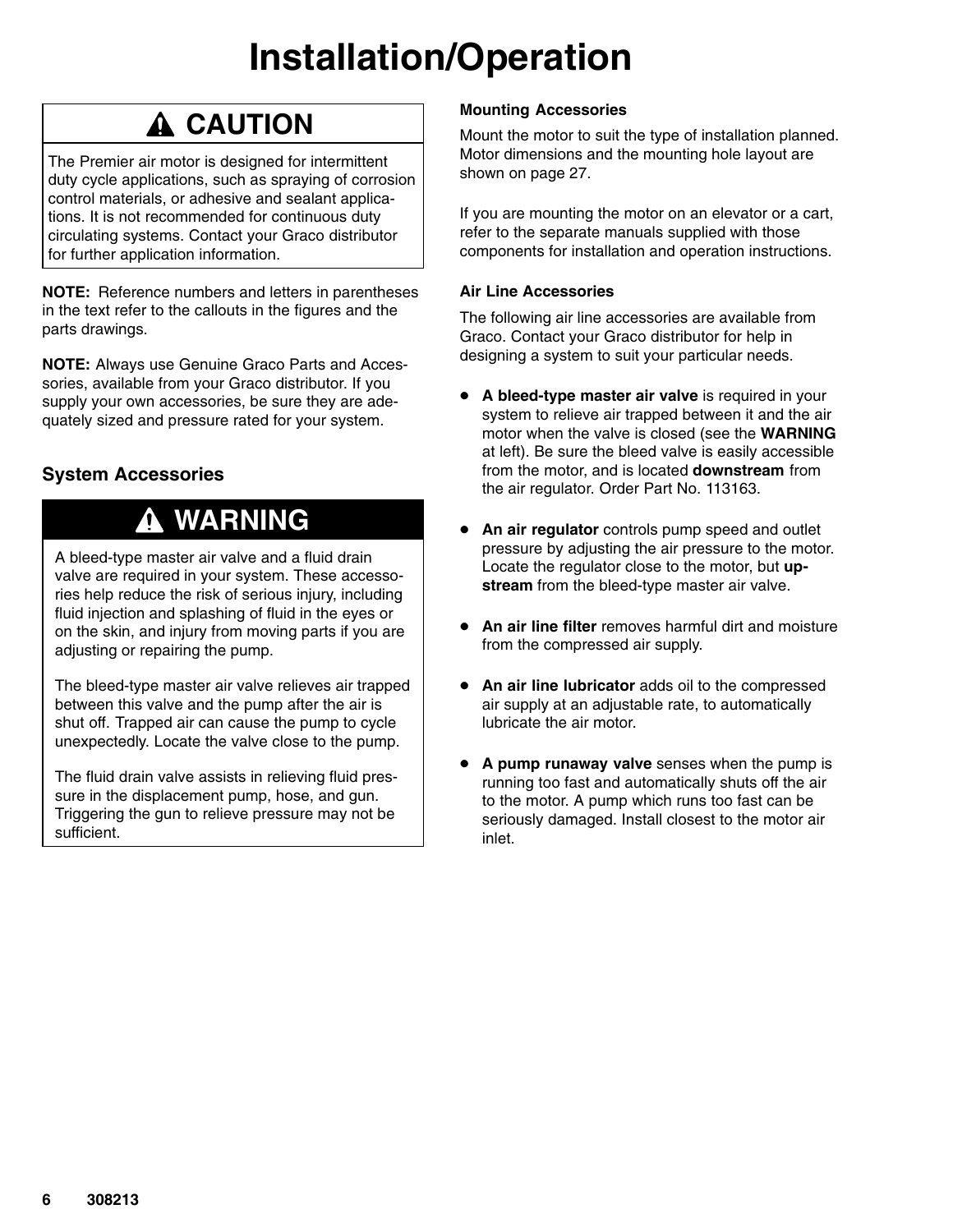## **Installation/Operation**

### **Grounding**

### **WARNING**



**FIRE AND EXPLOSION HAZARD** Before operating the pump, ground the system as explained below. Also read the section **FIRE AND EXPLOSION HAZARD** on page 5.

1. *Pump:* use a ground wire and clamp (supplied). See Fig. 1. Loosen the grounding lug locknut (W) and washer  $(X)$ . Insert one end of a 1.5 mm<sup>2</sup> (12) ga) minimum ground wire (Y) into the slot in lug (Z) and tighten the locknut securely. Connect the other end of the wire to a true earth ground. Order Part No. 237569 Ground Wire and Clamp.



- 2. *Air and fluid hoses:* use only electrically conductive hoses.
- 3. *Air compressor:* follow manufacturer's recommendations.
- 4. *Spray gun:* ground through connection to a properly grounded fluid hose and pump.
- 5. *Fluid supply container:* follow your local code.
- 6. *Object being sprayed:* follow your local code.
- 7. *Solvent pails used when flushing:* follow your local code. Use only metal pails, which are conductive, placed on a grounded surface. Do not place the pail on a nonconductive surface, such as paper or cardboard, which interrupts the grounding continuity.
- 8. *To maintain grounding continuity when flushing or relieving pressure*, hold a metal part of the spray gun firmly to the side of a grounded *metal* pail, then trigger the gun.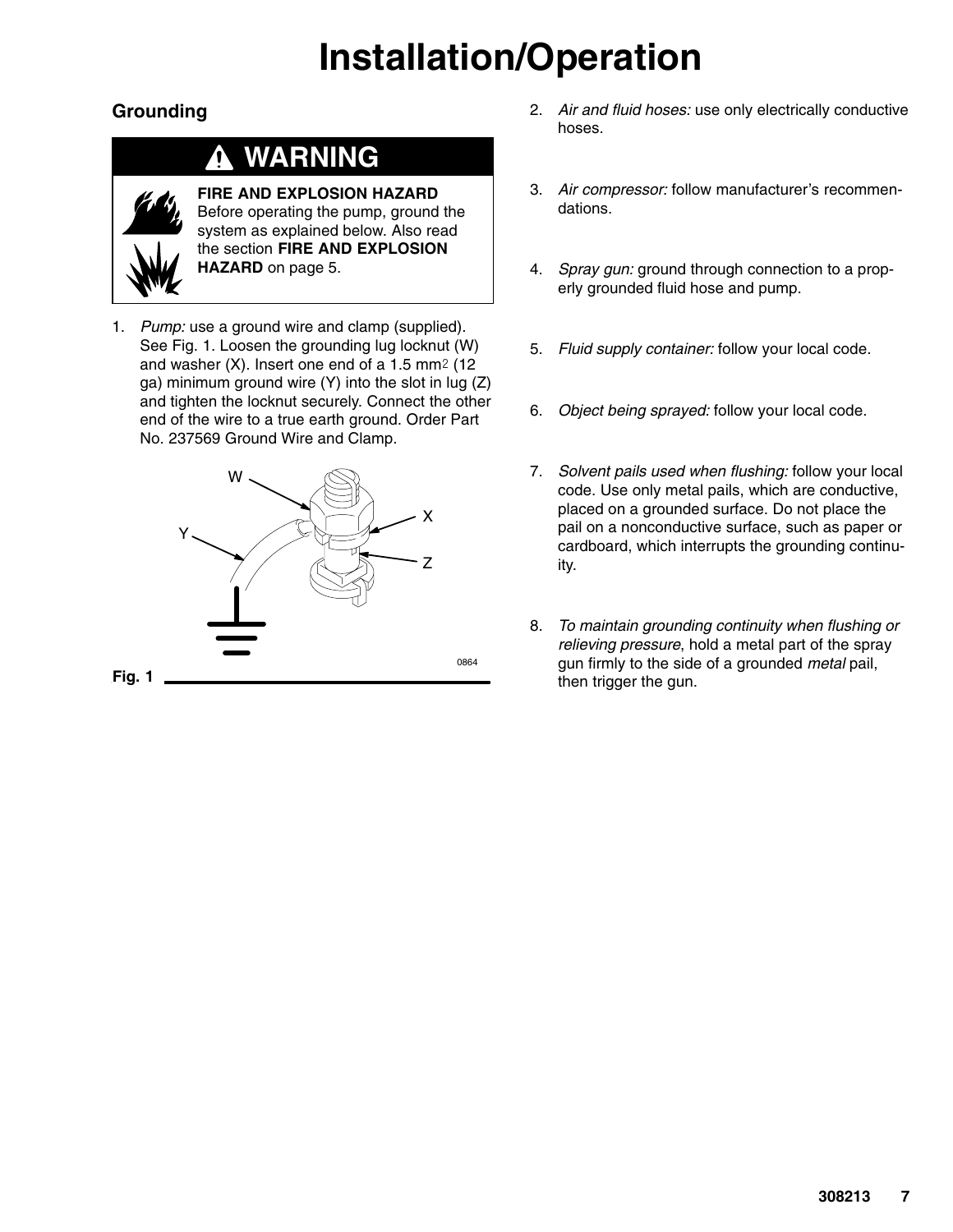## **Troubleshooting the Air Motor**

### **Preventive Maintenance Schedule**

The operating conditions of your particular system determine how often maintenance is required. Establish a preventive maintenance schedule by recording when and what kind of maintenance is needed, and then determine a regular schedule for checking your system.

### **Air Motor Cylinder**

Premier motors require lubrication and continuous maintenance including the replacement of the air motor cylinder casting at least every 15,000,000 cycles of use. Use Premier cylinder repair kit 16P239.

Repair or replace the Air Valve assembly (222799) whenever motor stalling or hesitation occurs. This ensures the motor does not overtravel and cause added stress to the cylinder casting.

### **WARNING**



#### **EXPLOSION HAZARD**

Without proper maintenance, the cylinder casting (120026) may fracture unexpectedly due to metal fatigue. This is a potentially hazardous condition and may result in serious injury. The precise life of this casting is difficult to predict

and is affected by the operating pressure, number of cycles, lubrication and air valve maintenance.

#### **Checking the Air Motor for Leaks or Damaged Parts**

If the pump is not performing well, the problem could be in the air motor. To check the air motor, perform the following steps.

- 1. Close the bleed-type master air valve. Disconnect the air line.
- 2. Remove the shroud. Refer to page 11.
- 3. Reinstall the air inlet fitting (22). Reconnect the air line.
- 4. Open the bleed-type master air valve and set the air regulator to about 0.1 MPa, 1 bar (14 psi). Observe the rocker arms and trip rods for smooth operation. Check at points A through E in Fig. 2 by listening or feeling for escaping air, or squirting a small amount of oil around the suspected leak. The oil will bubble if air is leaking. Refer to the sections noted in the Check Chart for detailed service procedures.

### **Check Chart**

**NOTE:** Service the air valve every 3 million cycles. If the air motor stalls, service the air valve immediately.

| Ref.<br>Letter | Problem                                                    | Refer to:                                                                                                                                            |
|----------------|------------------------------------------------------------|------------------------------------------------------------------------------------------------------------------------------------------------------|
| Α              | Rocker<br>assemblies<br>(29) not operating.                | Service rocker arms<br>(see pages 17 and<br>18).                                                                                                     |
| B              | Air escaping around<br>trip rod or push rods.              | Service trip rod<br>and air valve<br>(see pages 11–16).<br>Service push<br>rod<br>seals (see pages 17<br>and 18).                                    |
| C              | Air escaping around<br>air valve (25).                     | Service air valve<br>and air valve gaskets<br>(see pages 11–16).                                                                                     |
| D              | Air escaping around<br>or out of exhaust<br>manifold (45). | Service slide blocks<br>and air valve seals<br>(see pages 11-16).                                                                                    |
| F              | Air escaping around<br>piston rod (4).                     | Service piston and<br>rod seals (see pages<br>19 and 20).                                                                                            |
| F              | Air motor stalls.                                          | Service air valve (see<br>the NOTE above, and<br>refer to pages 11-16).<br>Install the detent, trip<br>rod, and air valve kits<br>(see pages 21-24). |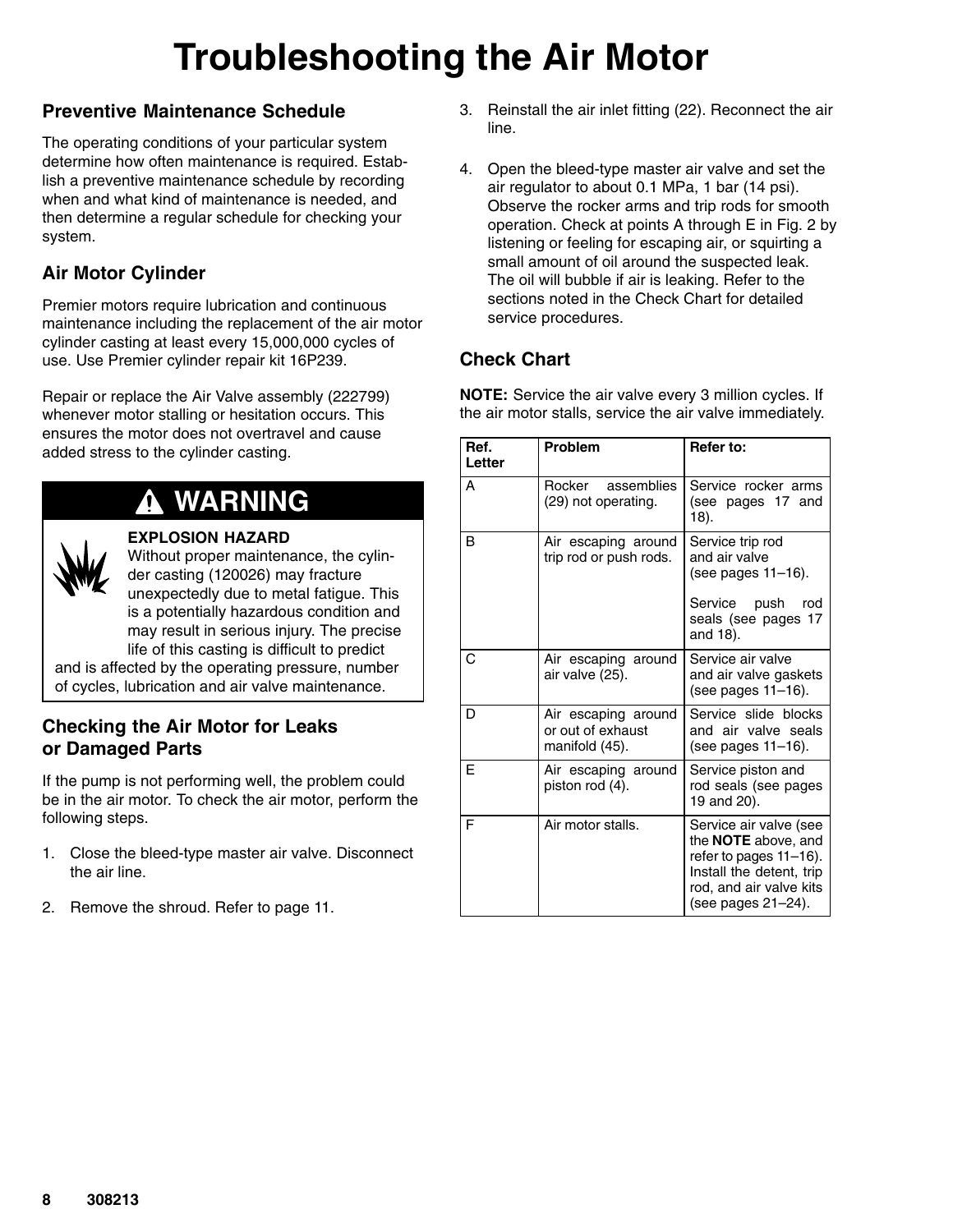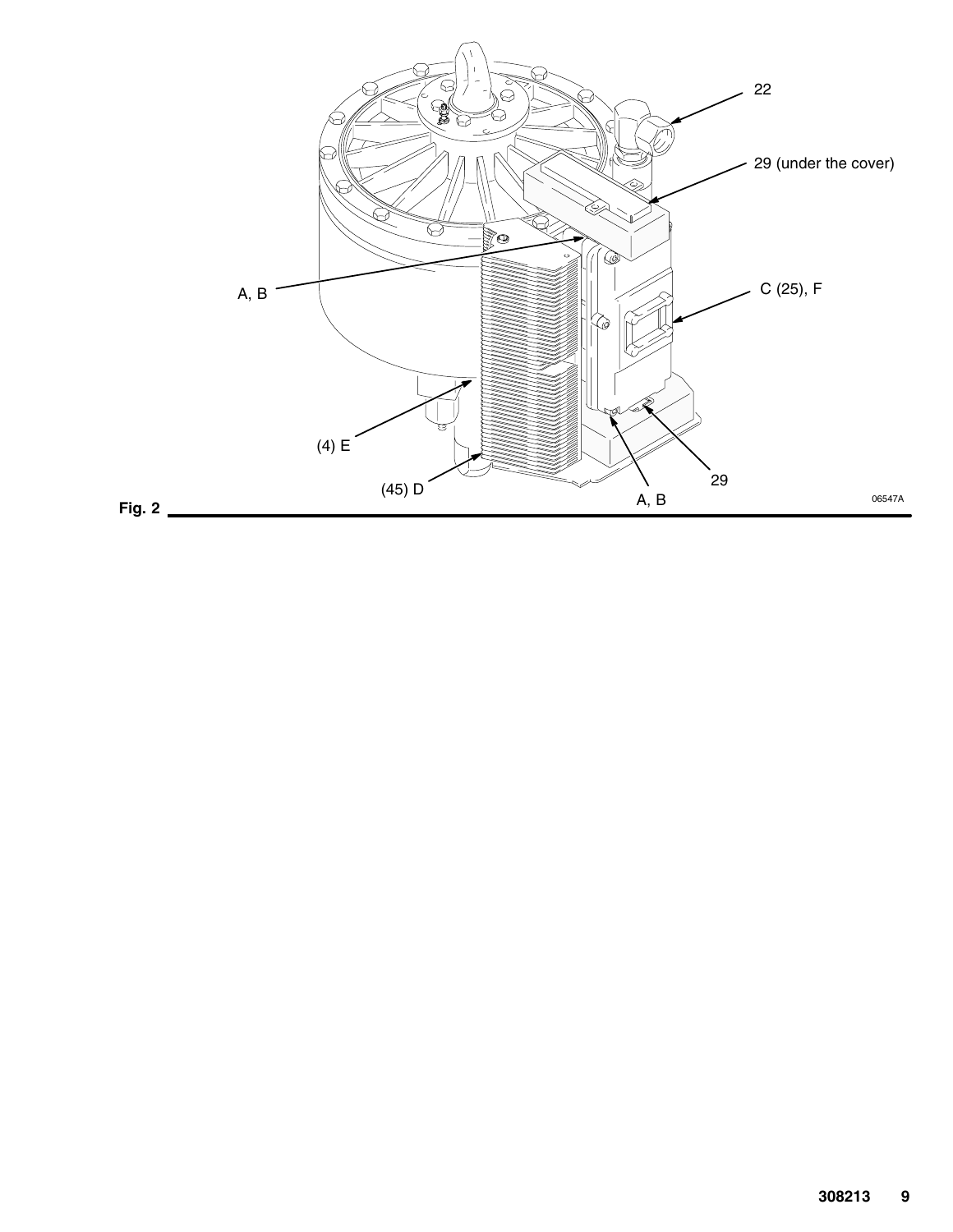### **Pressure Relief Procedure**

### **WARNING**



#### **SKIN INJECTION HAZARD**

The system pressure must be manually relieved to prevent the system from

starting or spraying accidentally. Fluid under high pressure can be injected through the skin and cause serious injury. To reduce the risk of an injury from injection, splashing fluid, or moving parts, follow the **Pressure Relief Procedure** whenever you:

- are instructed to relieve the pressure,
- $\bullet$ stop spraying/dispensing,
- $\bullet$ check or service any of the system equipment,
- $\bullet$ or install or clean the spray tips/nozzles.
- 1. Lock the gun/valve trigger safety.
- 2. Shut off the air supply to the pump.
- 3. Close the bleed-type master air valve (required in your system).
- 4. Unlock the gun/valve trigger safety.
- 5. Hold a metal part of the gun/valve firmly to the side of a grounded metal pail, and trigger the gun/valve to relieve pressure.
- 6. Lock the gun/valve trigger safety.
- 7. Open the drain valve (required in your system) and/or pump bleeder valve, having a container ready to catch the drainage.
- 8. Leave the drain valve open until you are ready to spray/dispense again.

*If you suspect that the spray tip/nozzle or hose is completely clogged, or that pressure has not been fully relieved after following the steps above, very slowly* loosen the tip guard retaining nut or hose end coupling and relieve pressure gradually, then loosen completely. Now clear the tip/nozzle or hose.

### **Required Service Tools**

- $\bullet$ Phillips screwdriver
- Flat blade screwdriver
- $\bullet$ 16 mm box wrench
- Set of metric socket wrenches
- $\bullet$ Set of metric allen wrenches
- Set of adjustable wrenches
- $\bullet$ Torque wrench
- $\bullet$ Pliers
- $\bullet$ Rubber mallet
- O-ring pick
- Soft brush (for cleaning)
- Large vise, with soft jaws
- $\bullet$ Thread sealant
- $\bullet$ Thread lubricant
- Multi-purpose grease
- Heavy-duty lithium grease (for air valve)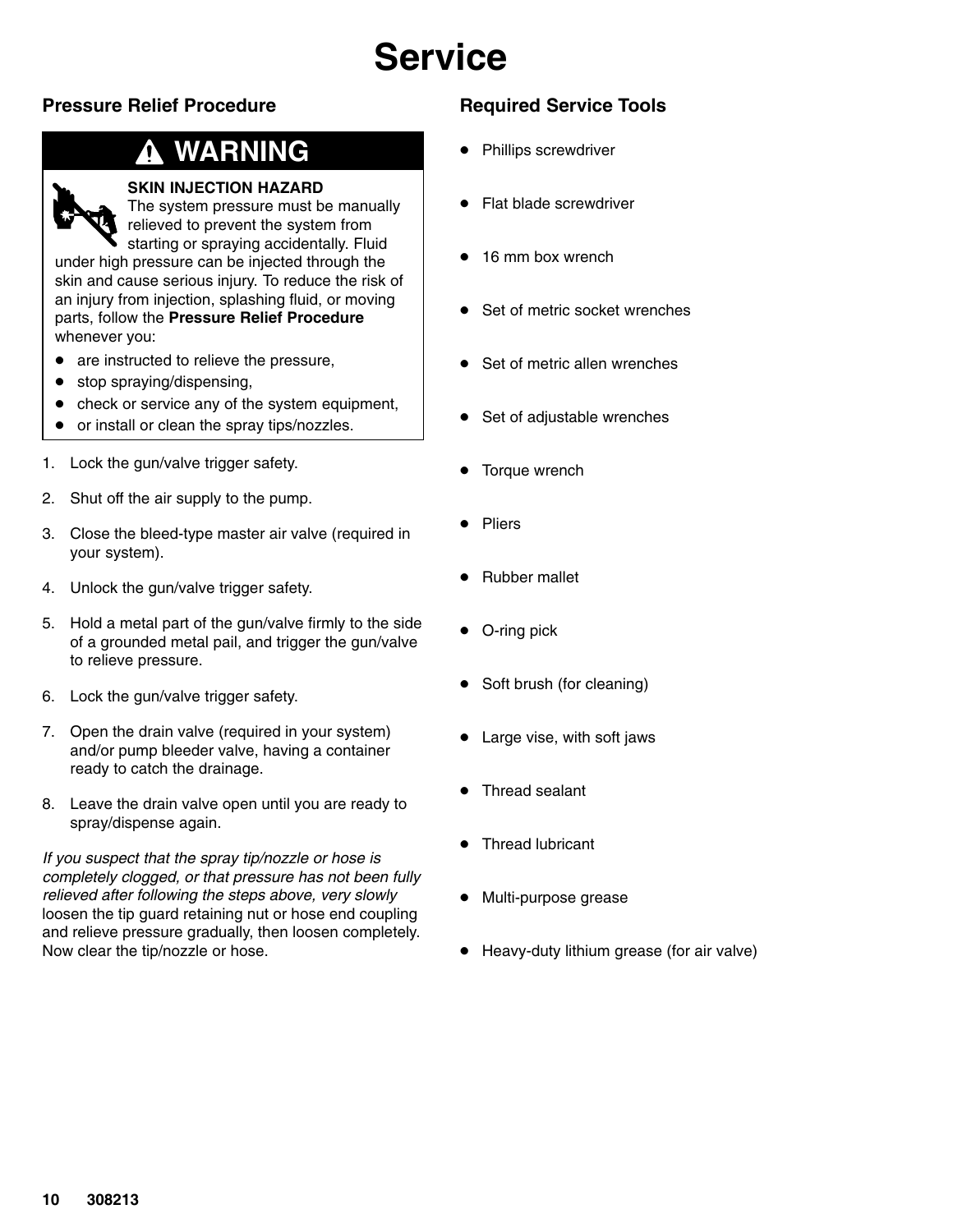### **WARNING**



To avoid serious injury and equipment damage, do not lift the equipment by the Premier air motor lift ring if the total weight of the equipment exceeds 550 lb (250 kg). The lift ring cannot support that weight.

### **Air Motor Shroud**

**NOTE:** Reference numbers and letters in parentheses in the text refer to the callouts in the figures and the parts drawing.

#### **Disassembly**

### **WARNING**

To reduce the risk of serious injury whenever you are instructed to relieve pressure, always follow the **Pressure Relief Procedure** on page 10.

- 1. Stop the pump at the middle of its stroke. Relieve the pressure before performing any service.
- 2. Disconnect the air supply and the ground wire.
- 3. If necessary, disconnect the displacement pump from the air motor, as explained in your separate pump manual.
- 4. Unscrew the air inlet swivel (22). See Fig. 3.
- 5. Remove the three screws (13) and washers (51). Lift the shroud (53) off the motor.

#### **Reassembly**

- 1. Make sure the rocker arm cover pad (63) and cover plug (57) are in place.
- 2. Place the shroud (53) on the motor so the three notches in the top center align with the outer holes in the lift ring (3). Apply sealant to the three screws (13) and attach the shroud to the lift ring with the screws and washers (51).
- 3. Install the air inlet swivel (22).
- 4. If the displacement pump was removed, reconnect it as explained in your separate pump manual.
- 5. Reconnect the air supply and the ground wire.

#### **Air Valve Replacement**

**NOTE:** Service the air valve every 3 million cycles. If the air motor stalls, service the air valve immediately.

To *replace* the entire air valve assembly, order Part No. 222799 and perform the following procedure. To *service* the air valve, refer to pages 13–16.

**NOTE:** Air Valve Repair Kit 222959 includes the subplate seals  $(27<sup>†</sup>)$  and gasket  $(26<sup>†</sup>)$ .

### **WARNING**

To reduce the risk of serious injury whenever you are instructed to relieve pressure, always follow the **Pressure Relief Procedure** on page 10.

- 1. Stop the pump at the middle of its stroke. Relieve the pressure before performing any service.
- 2. Remove the air motor shroud as described under **Air Motor Shroud Disassembly,** at left.
- 3. Use a 6 mm allen wrench to remove the six socket screws (28) holding the air valve (25) to the motor. Remove the air valve.
- 4. Inspect the subplate gasket  $(26)$  and seals  $(27)$ for wear or damage. Always replace the gasket (26†) when replacing the air valve. Grease the grooves of the slide plates (G), then install the seals  $(27<sup>†</sup>)$  in the grooves with the curved sides facing out (see the Detail in Fig. 3).
- 5. Grease the ends of the trip rod (106).
- 6. Install the new air valve (25), using a 6 mm allen wrench and the six socket screws (28). Torque to 22-23 N•m (195-205 in-lb).
- 7. Reinstall the air motor shroud as described under **Air Motor Shroud Reassembly,** at left.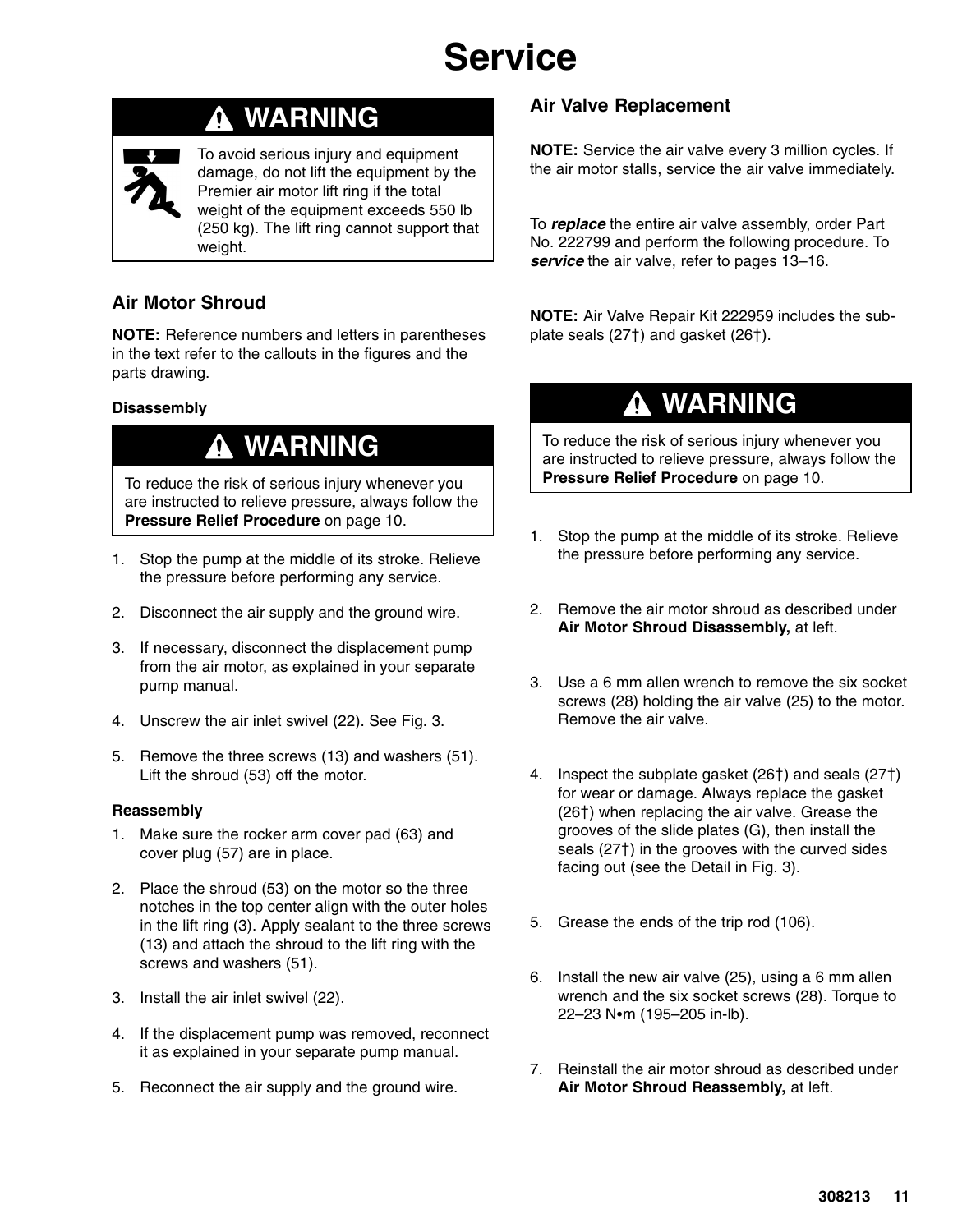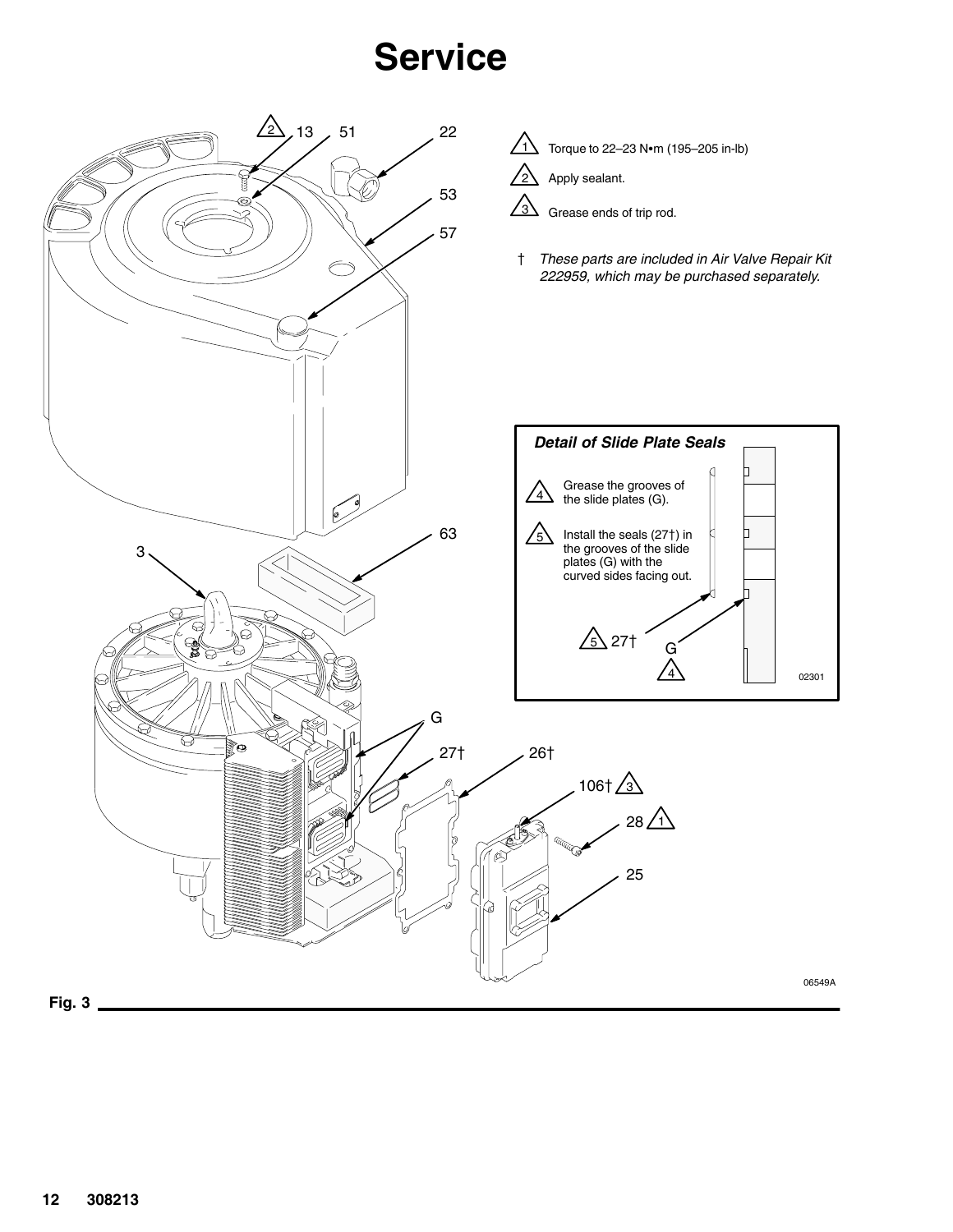#### **Air Valve Service**

**NOTE:** Service the air valve every 3 million cycles. If the air motor stalls, service the air valve immediately.

**NOTE:** Air Valve Repair Kit 222959 is available. Parts included in the kit are marked with a symbol  $(+)$ . For the best results, use all the parts in the kit.

**NOTE:** Trip Rod Kit 222981 and Detent Kit 222982 are available to replace these complete assemblies. Parts included in Kit 222981 are marked with a symbol  $(\ddagger)$ and parts included in Kit 222982 are marked with a checkmark  $(\swarrow)$ .

#### **Disassembly**

### **WARNING**

To reduce the risk of serious injury whenever you are instructed to relieve pressure, always follow the **Pressure Relief Procedure** on page 10.

1. Stop the pump at the middle of its stroke. Relieve the pressure before performing any service.

- 2. Remove the air motor shroud as described under **Air Motor Shroud Disassembly,** on page 11.
- 3. Follow steps 3 and 4 under **Air Valve Replacement** on page 11.
- 4. Using a 4 mm allen wrench, remove the socket screws (104) holding the two slide plates (124) to the valve housing (101). Lift the slide plates off the housing, being careful not to scratch the polished surfaces. Clean the slide plate surfaces and edges and inspect for damage. See Fig. 4.
- 5. Lift the valve carriage (111) out of the valve housing (101). The detent assemblies (J) will slide out of the carriage; be careful not to drop them. Set them aside.
- 6. Remove the screws (104) holding the top rod fitting (103) to the valve housing (101). Turn the fitting  $90^\circ$  and remove it. Using an o-ring pick, remove the seal (102). Repeat for the bottom rod fitting.
- 7. Remove the trip rod assembly (T) from the housing (101). Set it aside.

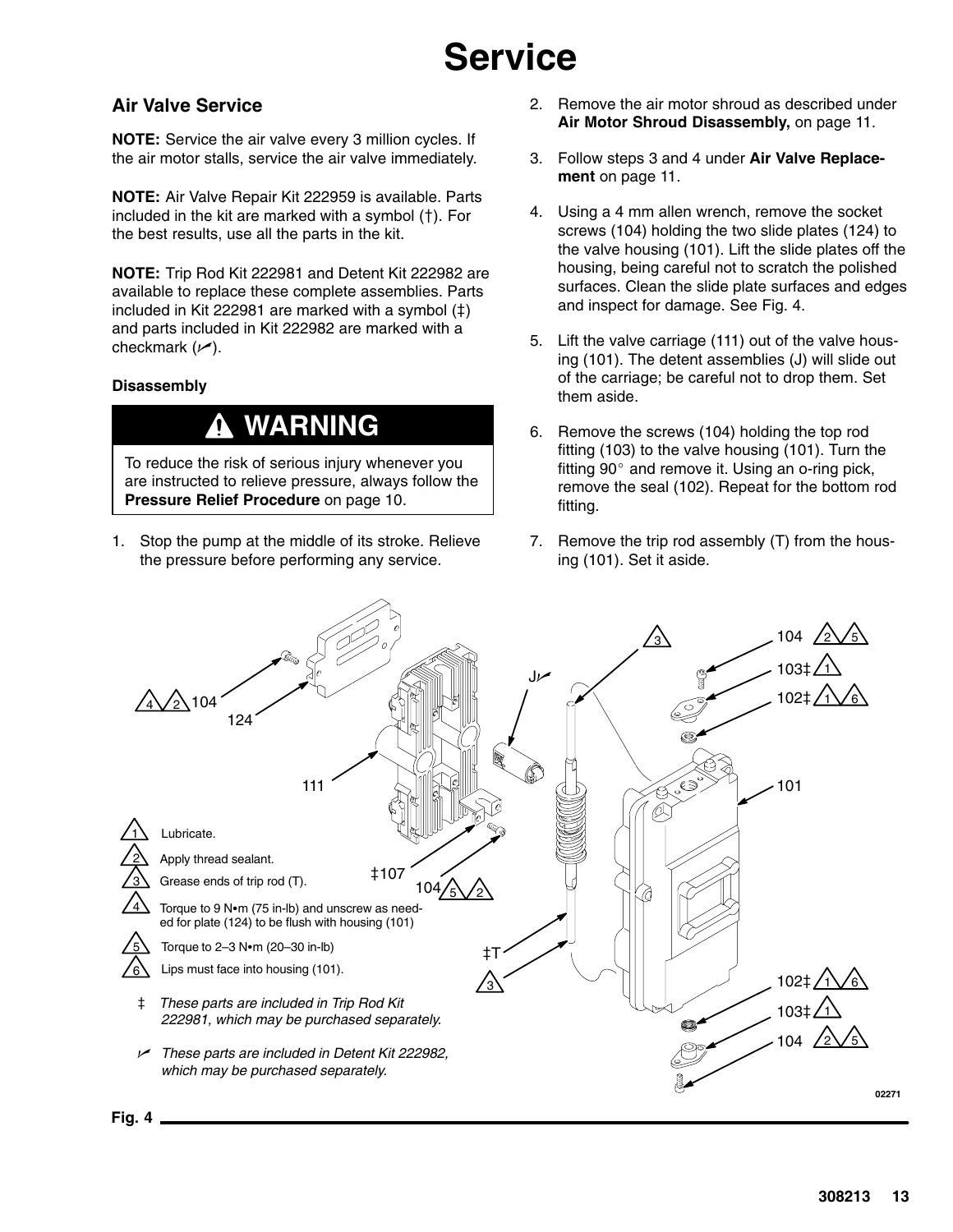- 8. With your fingers, snap the slide blocks (119) off of the valve carriage (111) to free the o-rings (120). Clean and inspect the slide blocks. See Fig. 8.
- 9. Remove the screws (104) and disassemble the bearing retainers (122), bearing rollers (121), and pins (123). Clean and inspect these parts.
- 10. Clean and inspect the valve carriage (111). Remove and replace the bearings (107‡).
- 11. To disassemble the detents:

**NOTE:** If you are using Detent Kit 222982, it is not necessary to disassemble the detents. Just replace the old detents with the new ones provided in the kit (see **Reassembly,** step 9).

- a. Hold the detent roller (115) with a pliers while turning the plunger guide (113) slightly with a wrench, until the locking tabs of the guide disengage from the windows in the plunger (114). See Fig. 5.
- b. Use a flatblade screwdriver to pry out the detent roller (115) and pin (117). See Fig. 8.



12. To disassemble the trip rod:

**NOTE:** If you are using Trip Rod Kit 222981, it is not necessary to disassemble the trip rod. Just replace the old trip rod with the new one provided in the kit (see **Reassembly,** step 3).

### **WARNING**

#### **MOVING PARTS HAZARD**

Use caution when disassembling the trip rod. The trip rod spring (110) is under tension. When the trip rod is unscrewed tension is released, and parts may be projected through the air with considerable force.

- a. Place the flats of one trip rod (106) in a vise with soft jaws and unscrew the other trip rod (106) with a wrench. Be careful not to scratch the trip rods (106). See Fig. 8.
- b. Disassemble the trip rod assembly. Inspect the press-fit bearings (129) in place in the spring guides (108). Clean and inspect all parts.
- 13. Inspect the two detent plates (105) in place on the valve housing (101). Remove if worn or damaged.
- 14. Inspect the carriage bumpers (128) and replace if worn or damaged.

#### **Reassembly**

- 1. Install the detent plates (105) on the valve housing (101). Apply thread sealant and torque the screws (104) to 9 N.m (75 in-lb). Lubricate the plates with heavy-duty lithium grease. See Fig. 8.
- 2. Assemble the trip rod.

**NOTE:** If you are using Trip Rod Kit 222981, it is not necessary to assemble the trip rod. Skip steps a through c, and go to step 3.

- a. Press fit the bearings (129) flush with the inside surface of the spring guides (108). Apply thread sealant to one of the trip rods (106) and screw the shaft (109) onto the rod.
- b. Install the spring guides (108) in the spring (110), with the flanges facing out. Apply thread sealant to the second trip rod and slide both trip rods into the spring guides.
- c. Compress the spring so the shaft (109) and trip rod engage two or three threads. Place the flats of one trip rod in a vise with soft jaws. Use a wrench on the flats of the other rod and torque to  $17-23$  N $\bullet$ m (150-200 in-lb).
- 3. Install the trip rod assembly  $(T<sup>‡</sup>)$  in the housing (101). Grease the ends of the trip rod. See Fig. 4.
- 4. Lubricate the seal  $(102<sup>†</sup>+)$  and slide it onto the trip rod  $(T<sup>±</sup>)$  and into the top hole of the housing (101) with the lips facing *into the housing.* Lubricate the rod fitting  $(103<sup>†</sup>1)$  and install in the housing (see Fig. 4). Apply thread sealant and torque the screws (104) to  $2-3$  N $\bullet$ m (20-30 in-lb). Repeat for the bottom of the housing.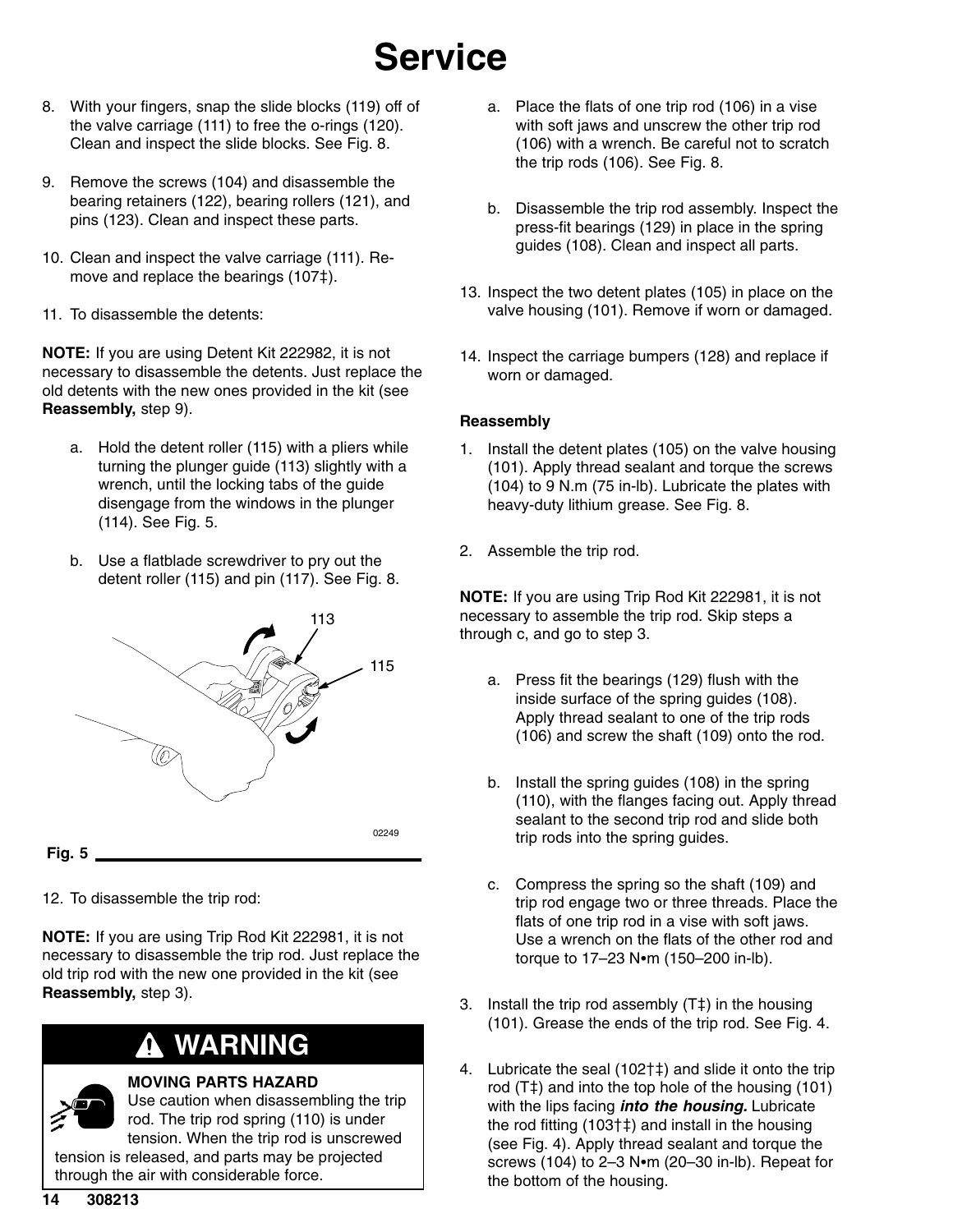- 5. Install the bearings  $(107<sup>‡</sup>)$  on the valve carriage (111). Apply thread sealant and torque the screws  $(104)$  to 2-3 N•m  $(20-30)$  in-lb).
- 6. Install the bearing retainers (122) in the recesses of the valve carriage (111). Apply thread sealant and torque the screws (104) to 9 N $\bullet$ m (75 in-lb). Lubricate the pins (123 $\nu$ ) and install them in the bearing rollers (121 $\nu$ ). Lubricate the retainers (122) and install the bearing rollers (121 $\nu$ ).
- 7. Lubricate the o-rings (120<sup>+</sup>) and install them on the valve carriage (111). Snap the slide blocks (119) in place with the lip (K) facing toward the nearest end of the carriage. Be sure the o-rings do not roll out or twist. Lubricate the slide blocks.
- 8. Assemble the detents.

**NOTE:** If you are using Detent Kit 222982, it is not necessary to assemble the detents. Skip steps a and b, and go to step 9.

- a. Lubricate the roller pin (117) and install it in the detent roller (115). Lubricate the spring (112) and install in the plunger guide (113). Lubricate the plunger (114). Push the detent roller and pin assembly into the plunger.
- b. Align the windows in the plunger (114) with the tabs of the plunger guide (113). Stand the detent assembly on the workbench and push down on the plunger guide to seat the roller (115) in the plunger. Make sure the plunger tabs lock in the windows. See Fig. 6. Repeat for the other detent assembly.



9. Insert the detent assemblies into the valve carriage (111) so the detent rollers (115) face out of the carriage. Set the carriage into the valve housing (101) so the detent rollers engage the detent plates (105) on the housing. See Fig. 7.



- 10. Grease the slide plates (124) and install them in the valve housing (101), with the o-ring grooves facing out of the housing. Apply thread sealant and torque the screws  $(104)$  evenly to 9 N $\bullet$ m  $(75$  in-lb), then unscrew as needed for plates (124) to be flush with housing (101). See Fig. 7
- 11. Replace the subplate gasket (26†) and seals  $(27<sup>†</sup>)$ . Grease the o-ring grooves of the slide plates  $(G)$ , then install the seals  $(27<sup>†</sup>)$  in the grooves with the curved sides facing out (see the Detail in Fig. 3 on page 12).
- 12. Install the air valve (25), using a 6 mm allen wrench and the six socket screws (28). Torque to 22–23 N•m (195–205 in-lb). See Fig. 3.
- 13. Reinstall the air motor shroud as described under **Air Motor Shroud Reassembly,** on page 11.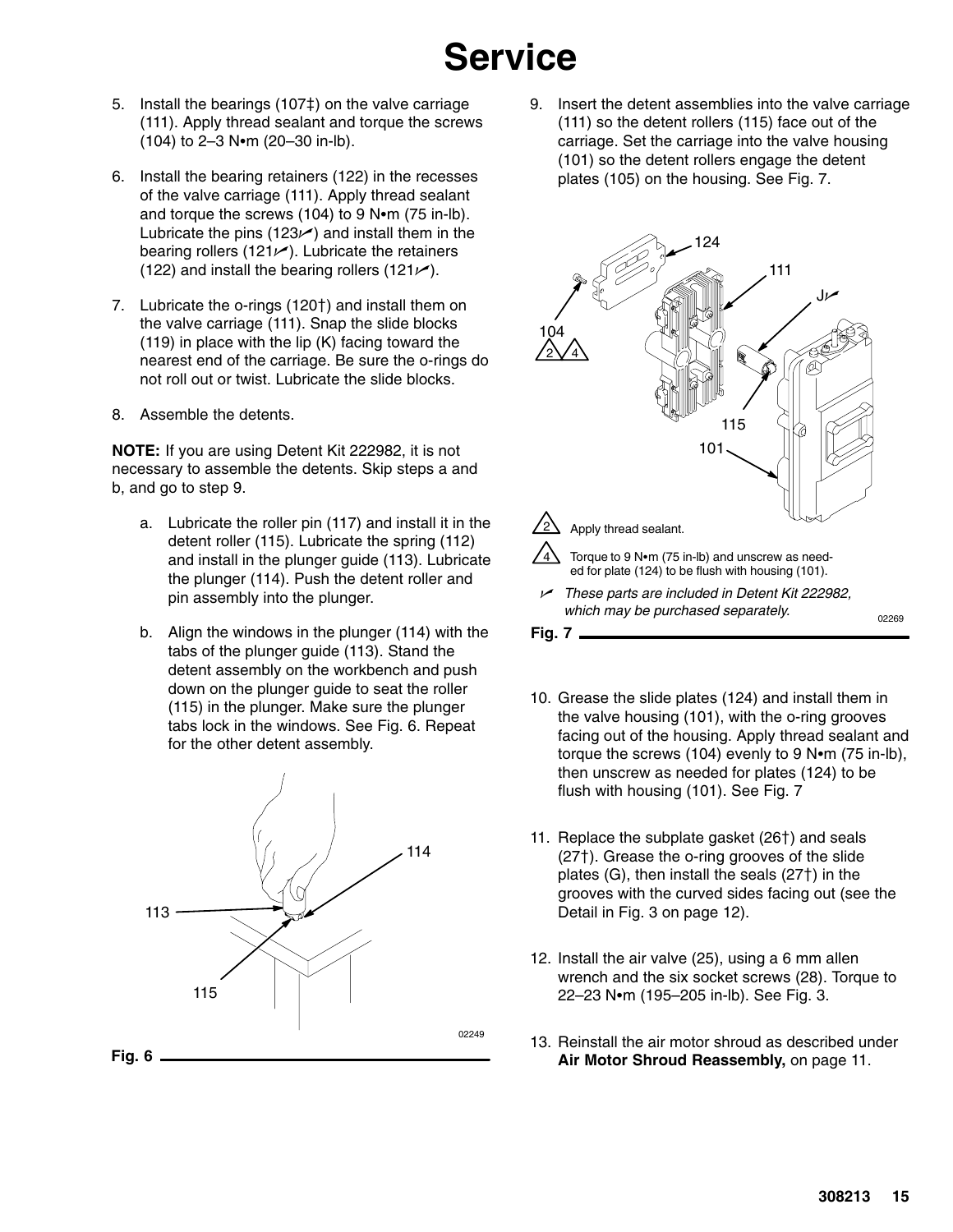

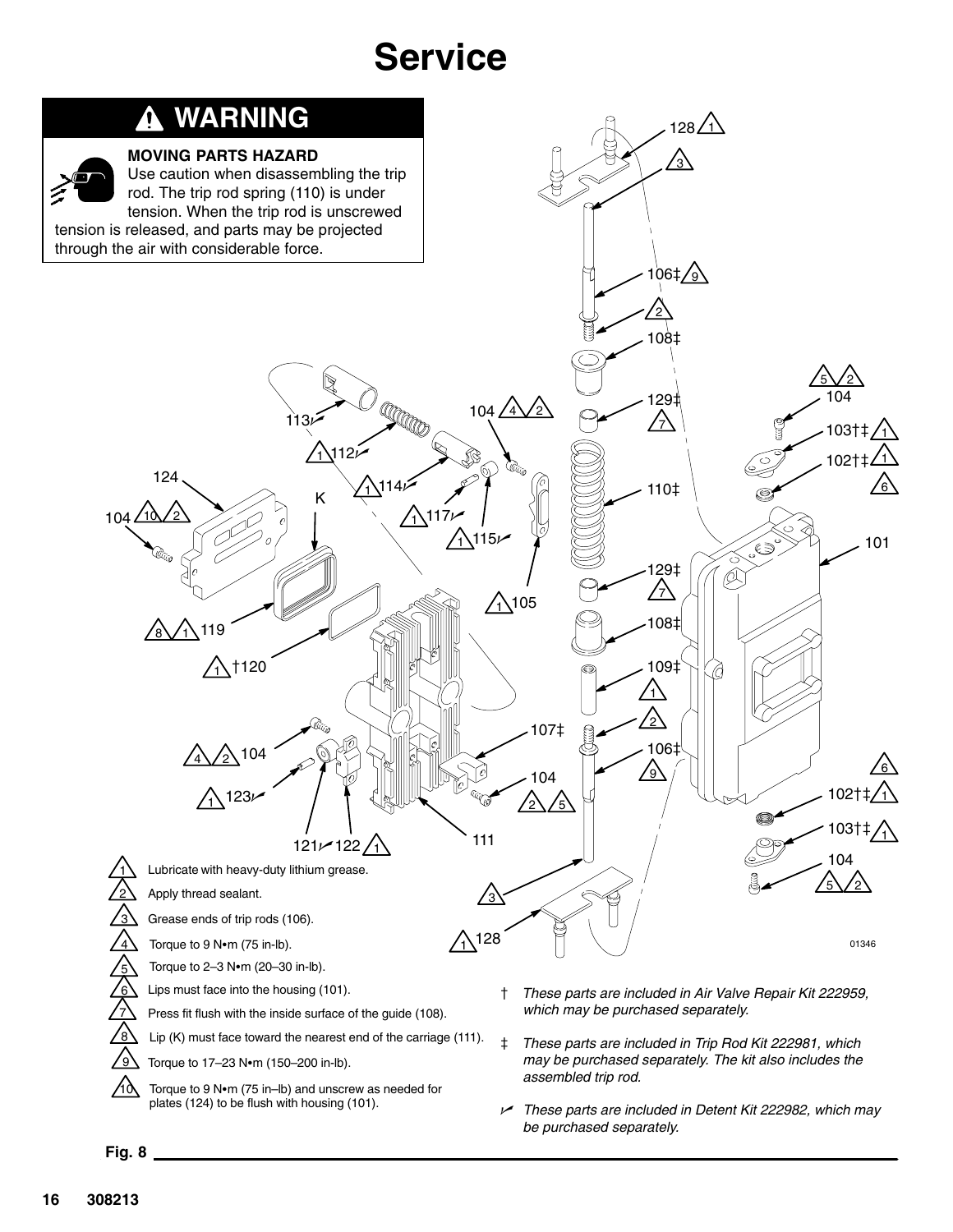### **Subplate and Rocker Assemblies**

**NOTE:** Air Valve Repair Kit 222959 is available. Parts included in the kit are marked with a symbol  $(+)$ . For the best results, use all the parts in the kit.

#### **Disassembly**

### **WARNING**

To reduce the risk of serious injury whenever you are instructed to relieve pressure, always follow the **Pressure Relief Procedure** on page 10.

- 1. Stop the pump at the middle of its stroke. Relieve the pressure before performing any service.
- 2. Follow the steps under **Air Motor Shroud Disassembly** on page 11.
- 3. Use an allen wrench to remove the six socket screws (28) holding the air valve (25) to the subplate (23). See Fig. 3 on page 12. Remove the air valve.

**NOTE:** To replace or service the air valve, refer to pages 11–16.

- 4. Remove the gasket (26) and the two seals (27). Inspect these parts for wear or damage.
- 5. Remove the two screws (13) and washers (51) holding the bottom cover (61) to the bottom rocker arm cover (62). See Fig. 9.
- 6. Remove the pad (63, see Fig. 3 on page 12) from the top rocker assembly. Hold the stud (30) with a wrench while unscrewing the nut (33). Pull the stud (30) out and disassemble the rocker assembly. Push the sleeve (31) out of the rocker arm (29). Inspect the rocker arm, sleeve, and bearings (32) for wear.
- 7. Disassemble the bottom rocker assembly as explained in step 6.
- 8. Using a 17 mm box wrench, remove the capscrew (43) and gasket (47) holding the exhaust manifold (45) to the subplate (23). Remove the two liners (44) from the cavities in the manifold. Check that the vertical slot (V) in the manifold is clear of dirt or blockage; clean with a brush or compressed air. See Fig. 9.
- 9. Using an allen wrench, unscrew the eight socket screws (41) holding the subplate (23) to the cylinder (1). Remove the subplate and the gasket (24). Inspect these parts for wear or damage.

10. Remove the two screws (42), the top rod fitting (20), and the push rod (19) from the motor cap (2). Using an o-ring pick, pull out the seal (21). Inspect these parts for wear. Repeat for the bottom push rod assembly.

#### **Reassembly**

- 1. Lubricate the seal  $(21<sup>†</sup>)$  and insert it in the motor cap (2) with the lips *facing into the cap*. Install the rod fitting  $(20<sup>+</sup>)$ . Grease the end of the push rod (19) and insert it in the fitting. Apply thread sealant and torque the screws  $(42)$  to 2-3 N $\bullet$ m (20–30 in-lb). Repeat for the bottom push rod assembly. See Fig. 9.
- 2. Place the gasket (24) on the back side of the subplate (23), aligning the holes in both parts. With the air inlet port (P) facing up, install the subplate on the cylinder (1) with the eight socket screws  $(41)$ . Torque to 10-12 N•m  $(90-110$  in-lb).
- 3. Install the two liners (44) in the cavities of the exhaust manifold (45). Attach the manifold to the subplate with the gasket (47) and capscrew (43), using a 17 mm box wrench. Torque to  $24-27$  N $m$ (18–20 ft-lb).
- 4. Lubricate the sleeve (31) and two bearings (32) and install them in the rocker arm (29). Position the rocker arm between the top flanges of the subplate (23).
- 5. Note that the rocker arm cover (62) has two tabs that are off-center. Install the cover so the end with the two tabs is toward the outside of the subplate (see Fig. 9). Insert the stud (30) through the cover and rocker arm, then install the nut (33). Torque to  $22-23$  N $em$  (195-205 in-lb). Replace the rocker arm cover pad (63, see Fig. 3 on page 12).
- 6. Assemble the bottom rocker assembly as explained in steps 4 and 5. Install the bottom cover (61) and secure to the rocker arm cover with the two screws (13) and washers (51).
- 7. Install the two seals  $(27<sup>†</sup>)$  and the gasket  $(26<sup>†</sup>)$ . See the Detail in Fig. 3 on page 12.
- 8. Install the air valve (25), using a 6 mm allen wrench and six socket screws (28). Torque to 22–23 N•m (195–205 in-lb).
- 9. Follow the steps under **Air Motor Shroud Reassembly** on page 11.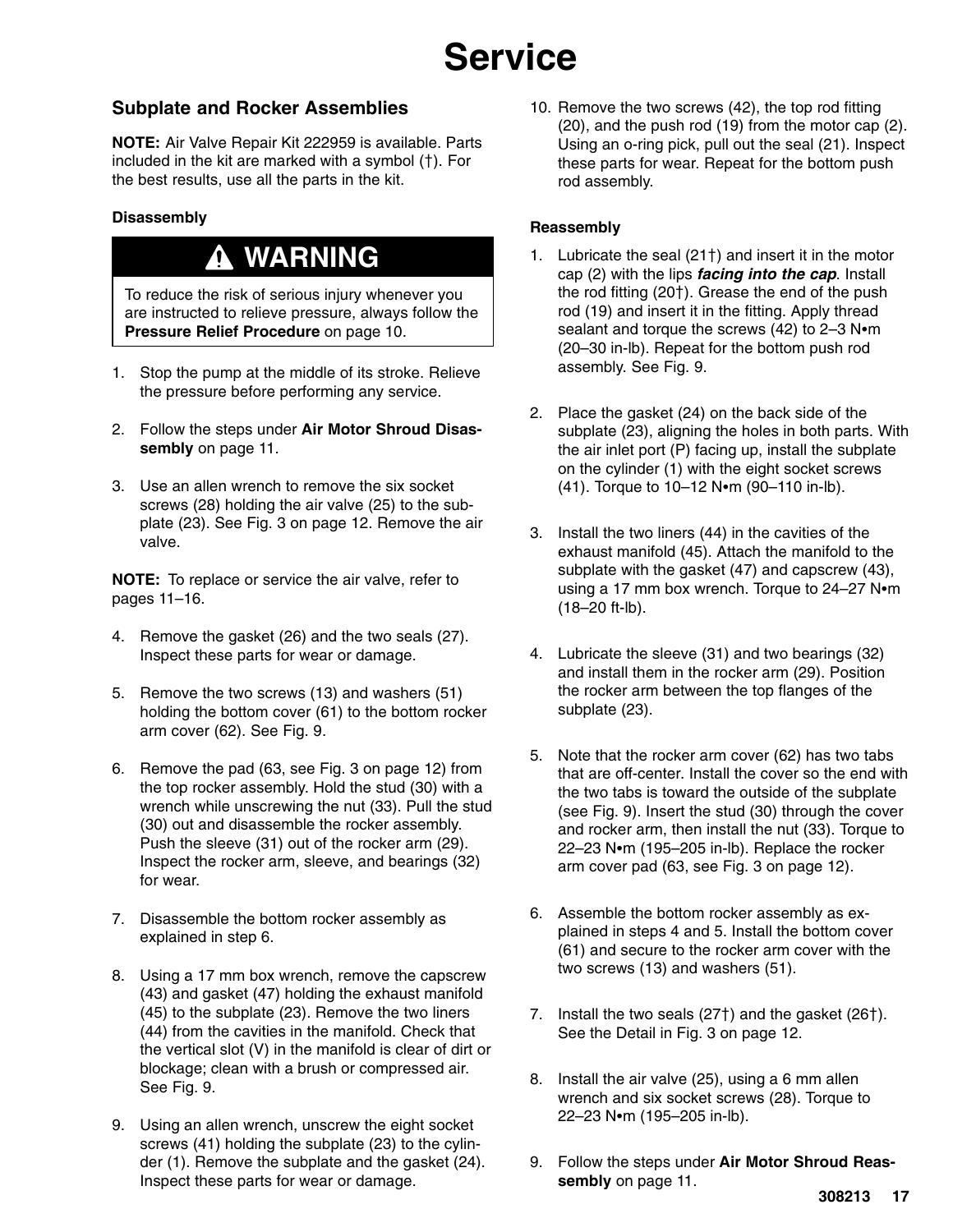*These parts are included in Air Valve Repair Kit 222959, which may be purchased separately.*

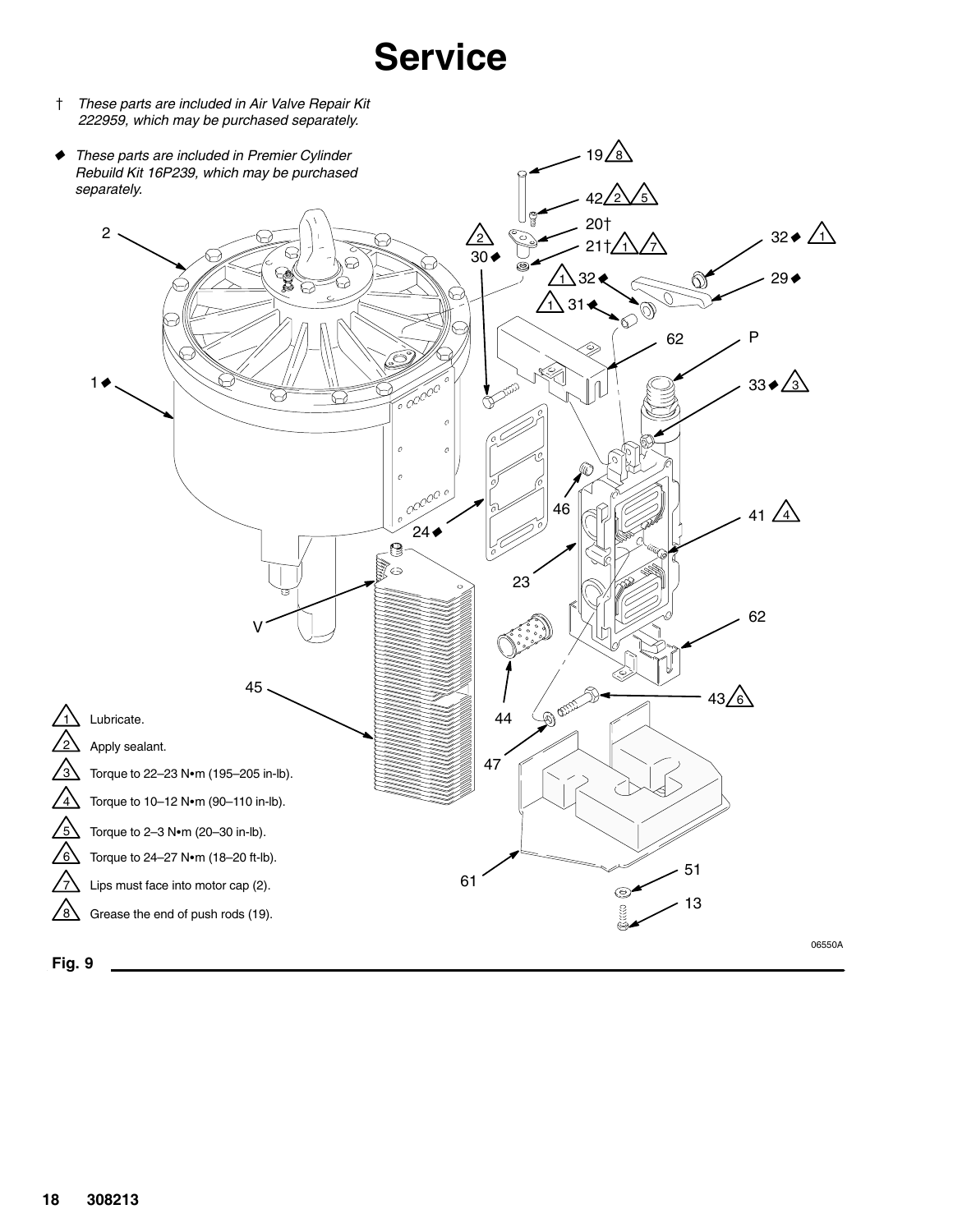#### **Piston and Piston Rod Seals**

**NOTE:** Air Motor Repair Kit 222958 is available. Parts included in the kit are marked with an asterisk (\*). For the best results, use all the parts in the kit.

#### **Disassembly**

### **WARNING**

To reduce the risk of serious injury whenever you are instructed to relieve pressure, always follow the **Pressure Relief Procedure** on page 10.

- 1. Stop the pump at the middle of its stroke. Relieve the pressure before performing any service.
- 2. Follow the steps under **Air Motor Shroud Disassembly** on page 11.
- 3. Disassemble the subplate and rocker assemblies, as explained on page 17.
- 4. Remove the six screws (13), the lift ring (3), and the o-ring (11\*). See Fig. 10.
- 5. Using a 17 mm socket wrench, remove the fifteen capscrews (12) holding the motor cap (2) to the cylinder (1). Lift the motor cap off the cylinder. Remove and inspect the o-ring (10).
- 6. Disconnect the air motor from the displacement pump (see your separate pump manual). Leave the adapter (R) attached to the piston rod.
- 7. Using a rubber mallet, drive the piston assembly (5) out of the cylinder (1). Do not use a hammer.
- 8. Remove and inspect the piston o-ring (9\*). Check the piston and piston rod for scoring or damage. Leave the piston rod and adapter (R) assembled unless any of these parts requires replacement.
- 9. *If it is necessary to disassemble the adapter (R) from the piston rod,* be careful not to scratch the piston rod. Using adjustable wrenches on the flats of the piston rod, unscrew it from the adapter (R).
- 10. Remove the screws (14) and the bottom support bracket (35). Press the bearing (6), o-ring (11\*), seal (7\*) and wiper (8\*) out the bottom of the cylinder (1). Inspect these parts for wear or damage.

11. Check the inner surface of the cylinder (1) for scoring or other damage.

#### **Reassembly**

- 1. Lubricate the ID of the cylinder (1), using a rag soaked in grease. See Fig. 10.
- 2. Lubricate the seals and o-ring (7\*, 8\*, 11\*). The bottom of the bearing (6) has a narrow o-ring groove on the outer surface. Install the o-ring (11\*) in this groove. Install the wiper (8\*) in the bearing, so the notch of the wiper faces down, out of the bearing. At the top of the bearing, install the seal (7\*) so the lips face up, toward the cylinder (1).
- 3. Press the bearing assembly into the neck of the cylinder (1) from the bottom until it is seated.
- 4. Install the bottom support bracket (35). Apply thread sealant to the screws (14) and torque to  $6-7$  N $\bullet$ m (55–65 in-lb).
- 5. If the adapter (R) was disassembled, screw the piston rod onto the adapter (R). Using adjustable wrenches on the flats of the piston rod, torque to 318–349 N•m (234–257 ft-lb).
- 6. Lubricate the o-ring (9\*) and install it on the piston (5).
- 7. Lubricate the piston rod. Lower the piston assembly into the cylinder (1), carefully sliding the adapter and rod down through the bearing (6).
- 8. Reconnect the air motor to the displacement pump (see your separate pump manual).
- 9. Lubricate the o-ring (10) and install it on the motor cap (2). Place the motor cap on the cylinder (1) so the push rod hole (M) is aligned with the flat surface (F) of the cylinder. Attach the cap with the fifteen capscrews (12), using a 17 mm socket wrench. Torque to  $39-43$  N $\bullet$ m (29-32 ft-lb).
- 10. Lubricate the o-ring (11\*) and install it on the underside of the lift ring (3). Align the lift ring with the six inner holes in the motor cap, with the grounding lug (49) positioned as shown. Apply thread sealant and install the six screws (13).
- 11. Reassemble the subplate and rocker assemblies, as explained on page 17.
- 12. Follow the steps under **Air Motor Shroud Reassembly** on page 11.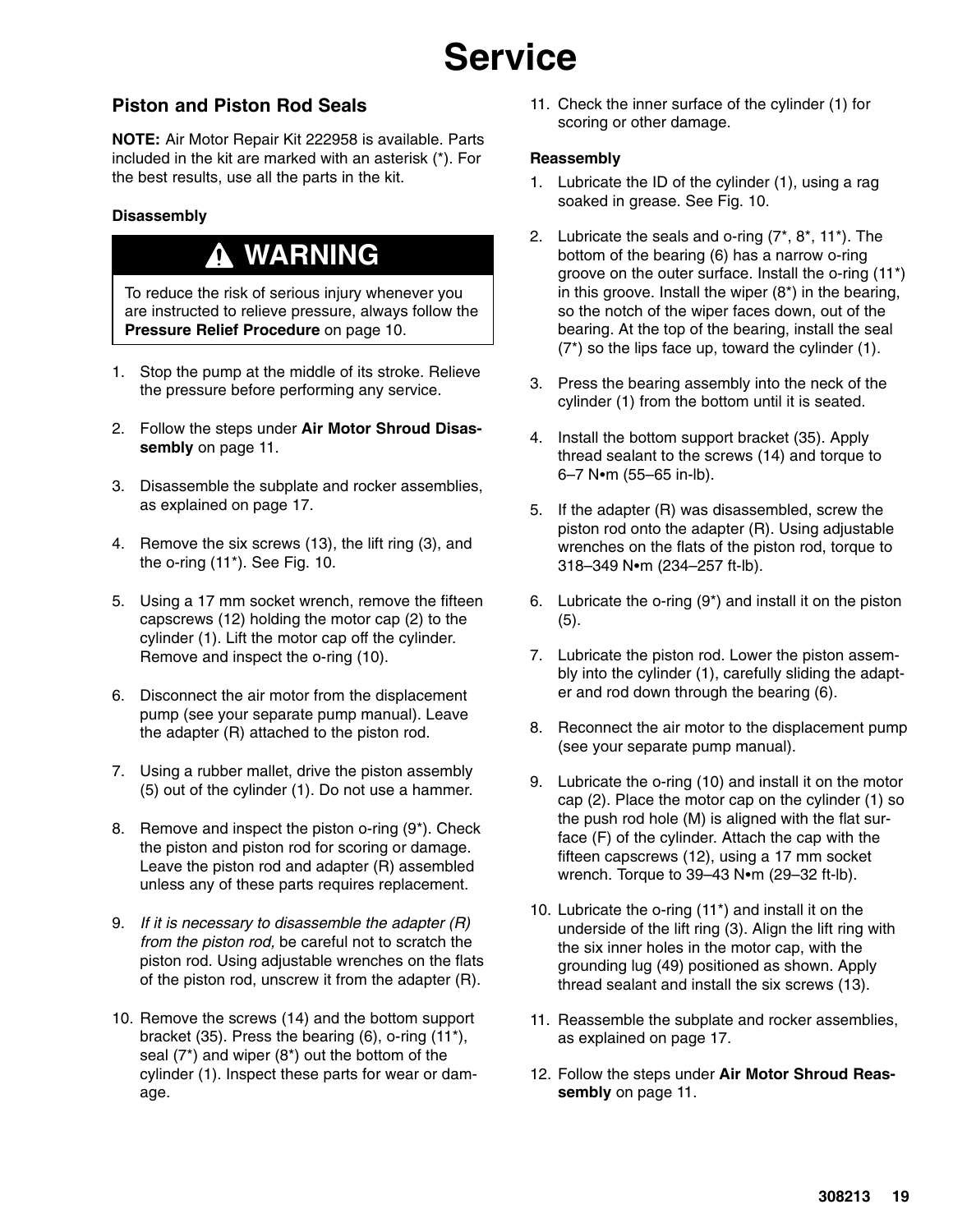

06551A

**Fig. 10**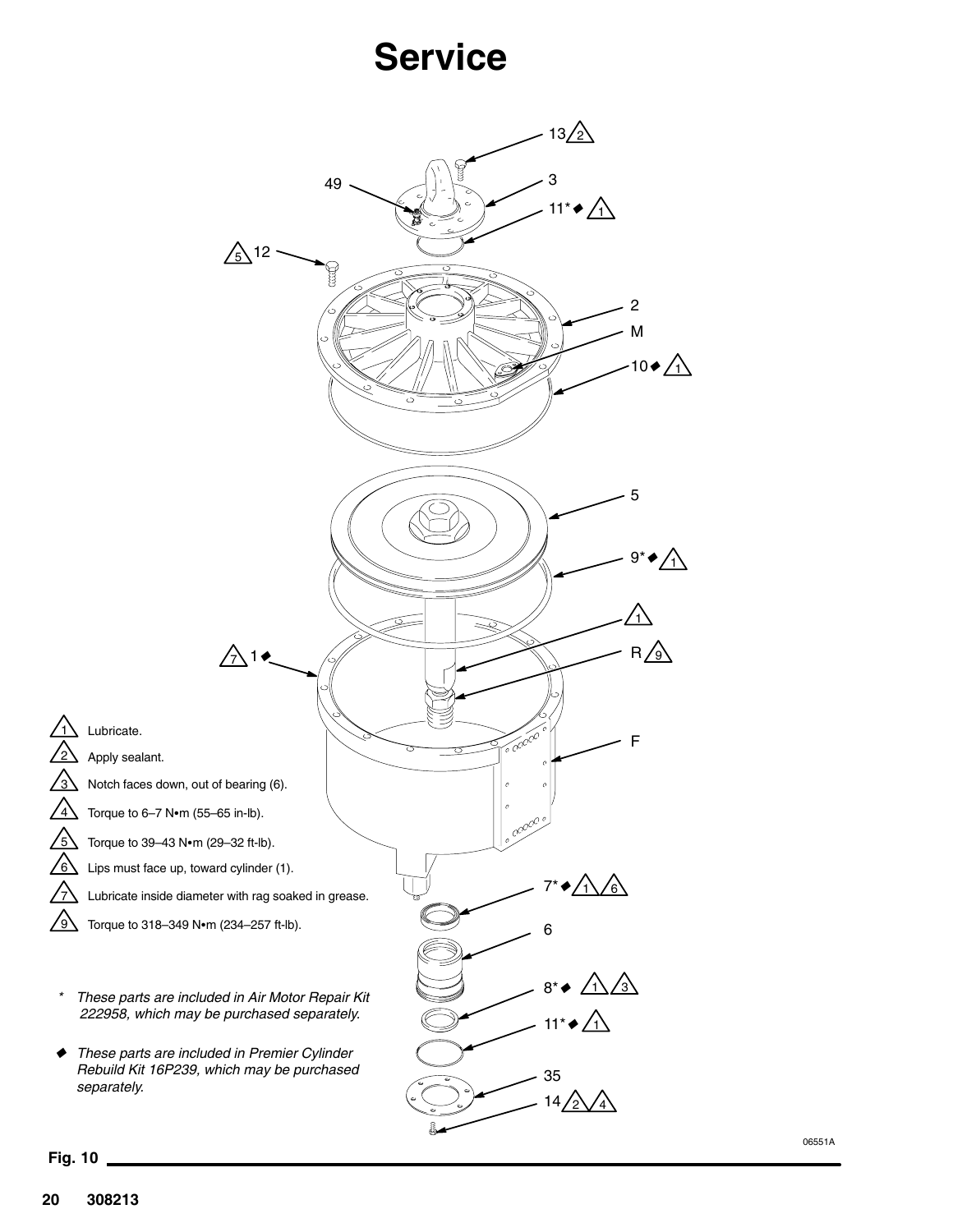### **Model 222800 Premier Air Motor, Series C**

**NOTE:** Some parts of this assembly are listed and pictured on page 22.



|        | <b>Description</b>               | Qty.                                                                                                                                                      |
|--------|----------------------------------|-----------------------------------------------------------------------------------------------------------------------------------------------------------|
| 184353 | RING, lift                       | 1                                                                                                                                                         |
| 109484 | O-RING; buna-N                   | 1                                                                                                                                                         |
| 107558 |                                  | 11                                                                                                                                                        |
| 105468 | SCREW, cap, hex hd; M6 x 1;      |                                                                                                                                                           |
|        |                                  | 6                                                                                                                                                         |
|        |                                  | 3                                                                                                                                                         |
| 112955 |                                  |                                                                                                                                                           |
|        | 1 in. $npt(f)$ x 1 in. $npsm(f)$ | 1                                                                                                                                                         |
| 191989 | <b>BRACKET, support</b>          | 1                                                                                                                                                         |
| 104582 | WASHER, grounding                | 1                                                                                                                                                         |
| 104029 | LUG, grounding                   | 1                                                                                                                                                         |
| 190072 | GASKET; polyethylene             | 6                                                                                                                                                         |
| 108788 | WASHER, flat; 8 mm               | 5                                                                                                                                                         |
| 276457 | SHROUD, motor                    | 1                                                                                                                                                         |
| 113918 | PAD, top                         | 1                                                                                                                                                         |
| 111909 | PLUG, button                     | 1                                                                                                                                                         |
| 158585 | NIPPLE; 1 in. npt                | 1                                                                                                                                                         |
| 120027 | COVER, bottom                    | 1                                                                                                                                                         |
| 192881 | PAD, rocker arm cover            | 1                                                                                                                                                         |
| 192883 | PAD, front                       | 1                                                                                                                                                         |
|        | PAD, bottom                      | 1                                                                                                                                                         |
| 100132 | WASHER, flat                     | 3                                                                                                                                                         |
|        | 189977                           | Part No.<br>SCREW, cap, hex hd; M8 x 1.25;<br>25 mm (0.98 in.) long<br>12 mm (0.47 in.) long<br>MOUNT; 3/8-16 unc-2A<br>SWIVEL, air inlet, 90°;<br>192882 |

*\* These parts are included in Air Motor Repair Kit 222958, which may be purchased separately.*

- *These parts are included in Premier Cylinder Rebuild Kit 16P239, which may be purchased separately.*
- *Foreign language warning labels are available at no cost. Order Part No. 290396 (German), 290397 (French), or 290398 (Spanish).*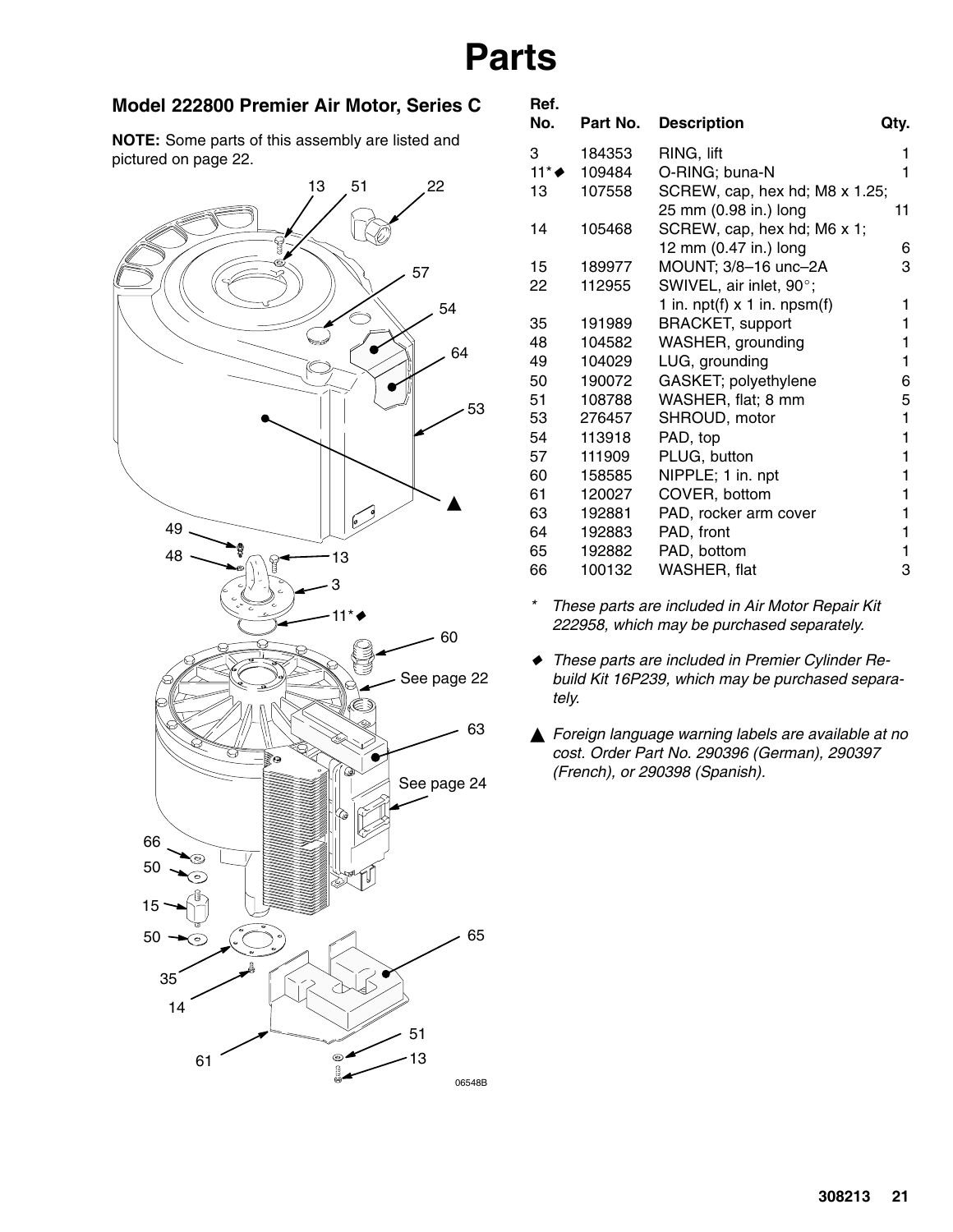**NOTE:** Some parts of this assembly are listed and pictured on page 21.

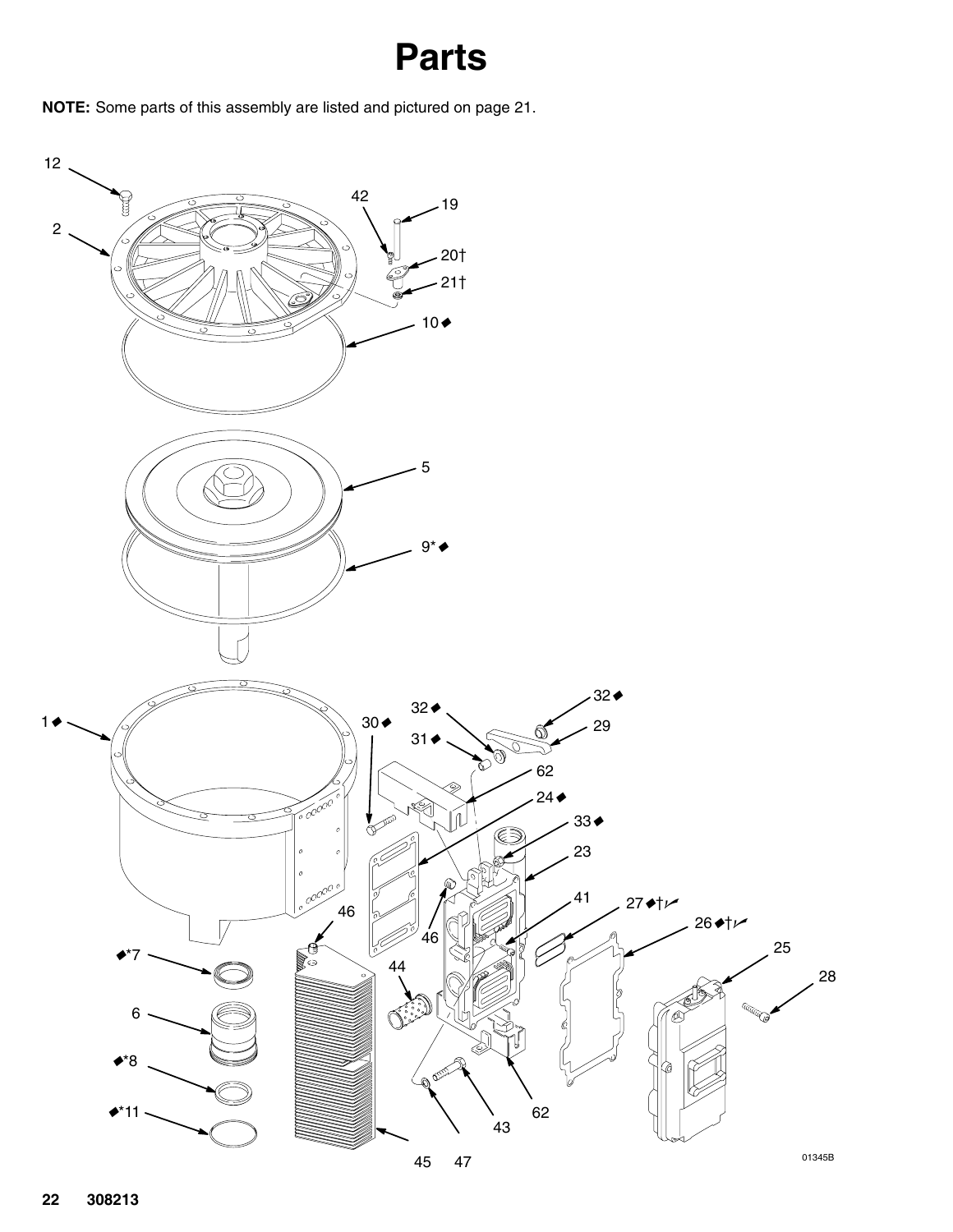### **Model 222800 Premier Air Motor, Series C (shown)**

**NOTE:** Some parts of this assembly are listed and pictured on page 21.

| Ref.                |              |                                   |                | Ref.               |          |                                                               |                |
|---------------------|--------------|-----------------------------------|----------------|--------------------|----------|---------------------------------------------------------------|----------------|
| No.                 | Part No.     | <b>Description</b>                | Qty.           | No.                | Part No. | <b>Description</b><br>Qty.                                    |                |
| 1♦                  | 120026       | CYLINDER, motor                   | 1              | $33 \triangleleft$ | 105329   | NUT, lock, with nylon insert;                                 |                |
| $\overline{c}$      | 184374       | CAP, motor                        |                |                    |          | M8 x 1.25                                                     | 2              |
| 5                   | 15B959       | <b>PISTON ASSEMBLY</b>            |                | 41                 | 109489   | SCREW, cap, socket hd; M6 x 1.0;                              |                |
| 6                   | 184351       | <b>BEARING</b> ; acetal           |                |                    |          | 20 mm (0.79 in.) long                                         | 8              |
| $7^* \blacklozenge$ | 109492       | SEAL, bearing; polyurethane       |                | 42                 | 107100   | SCREW, cap, socket hd; M5 x 0.8;                              |                |
| $8^* \blacklozenge$ | 109493       | WIPER; polyurethane               |                |                    |          | 12 mm (0.47 in.) long                                         | 4              |
| $9^* \bullet$       | 109485       | O-RING; buna-N                    |                | 43                 | 109491   | SCREW, cap, hex hd; M10 x 1.5;                                |                |
| $10 \triangleleft$  | 109486       | O-RING; buna-N                    |                |                    |          | 50 mm (1.97 in.) long                                         |                |
| $11^* \rightarrow$  | 109484       | O-RING; buna-N                    |                | 44                 | 276076   | LINER; polyurethane                                           | 2              |
| 12                  | 109487       | SCREW, cap, hex hd; M10 x 1.5;    |                | 45                 | 186264   | MANIFOLD, exhaust                                             |                |
|                     |              | 30 mm (1.18 in.) long             | 15             | 46                 | 100721   | PLUG, pipe, socket hd; 1/4-18 npt 3                           |                |
| 19                  | 184357       | ROD, push                         | 2              | 47                 | 167730   | GASKET, copper                                                |                |
| 20†                 | 276066       | FITTING, rod                      | $\overline{2}$ | 62                 | 192686   | COVER, rocker arm                                             | $\overline{2}$ |
| 21 <sup>†</sup>     | 109494       | SEAL, rod; polyurethane           | $\overline{c}$ |                    |          |                                                               |                |
| 23                  | 184463       | <b>SUBPLATE</b>                   | 1              |                    |          | These parts are included in Air Motor Repair Kit              |                |
| $24 \triangleleft$  | 184376       | GASKET; cork/rubber               | 1              |                    |          | 222958, which may be purchased separately.                    |                |
| 25                  | 222799       | VALVE, air motor;                 |                |                    |          |                                                               |                |
|                     |              | see page 24                       | 1              | $^+$               |          | These parts are included in Air Valve Repair Kit              |                |
|                     | 26†← ♦184377 | GASKET; cork/rubber               | 1              |                    |          | 222959, which may be purchased separately.                    |                |
|                     | 27†∠ ♦184467 | SEAL; buna-N                      | $\overline{2}$ |                    |          |                                                               |                |
| 28                  | 109490       | SCREW, cap, socket hd; M8 x 1.25; |                |                    |          | $\overline{V}$ These parts are included in Detent Kit 222982, |                |
|                     |              | 50 mm (1.97 in.) long             | 6              |                    |          | which may be purchased separately.                            |                |
| 29 ♦                | 184359       | ARM, rocker                       | $\overline{c}$ |                    |          |                                                               |                |
| $30 \triangleleft$  | 110036       | <b>STUD</b>                       | $\overline{c}$ |                    |          | These parts are included in Premier Cylinder Re-              |                |
| $31 \triangleleft$  | 184607       | SLEEVE, rocker arm                | $\overline{c}$ |                    |          | build Kit 16P239, which may be purchased separa-              |                |
| $32 \div$           | 184360       | BEARING, rocker; acetal           | 4              |                    | tely.    |                                                               |                |

**NOTE:** Remote Exhaust Manifold (184559) is available with a 1 in. npt(f) outlet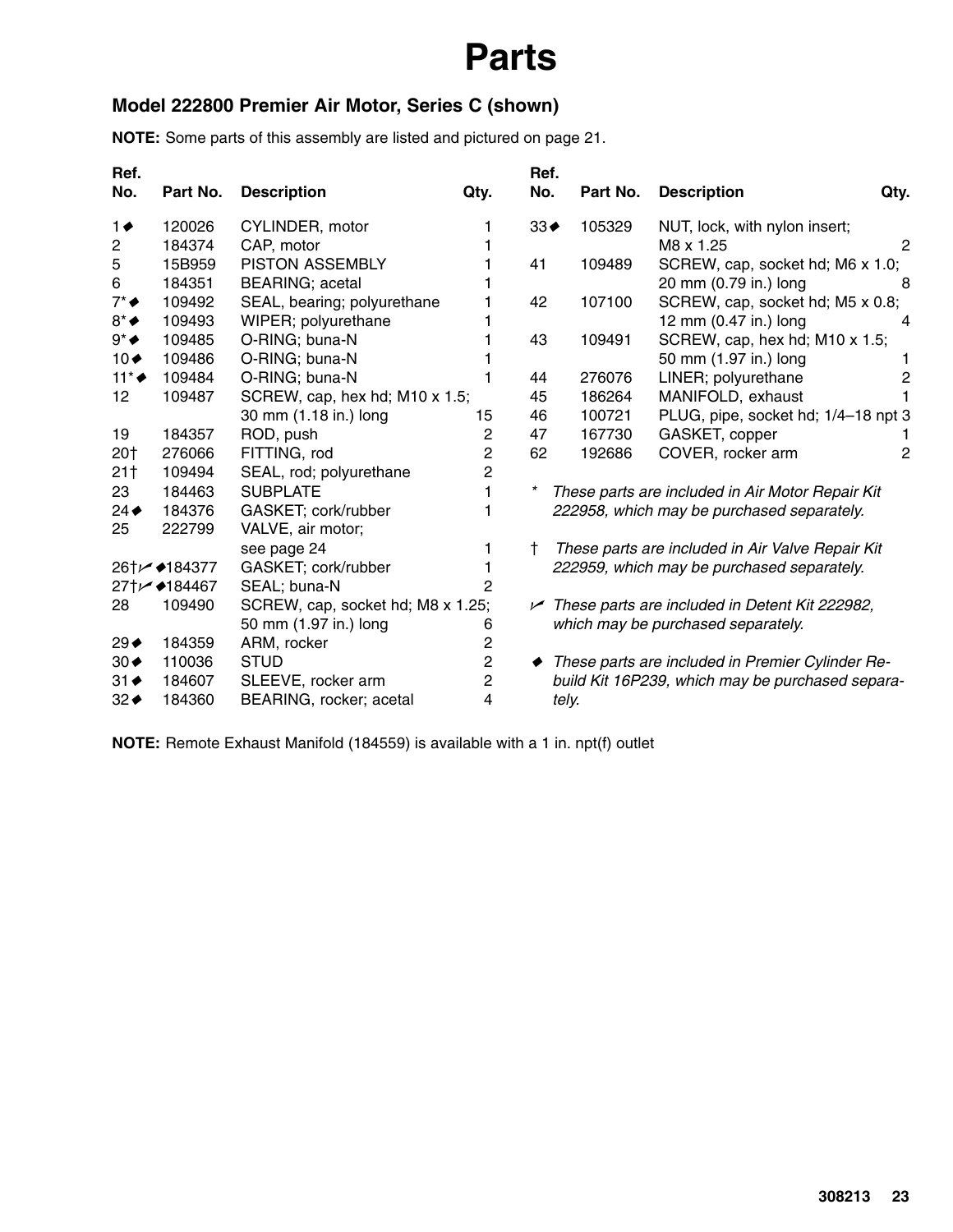

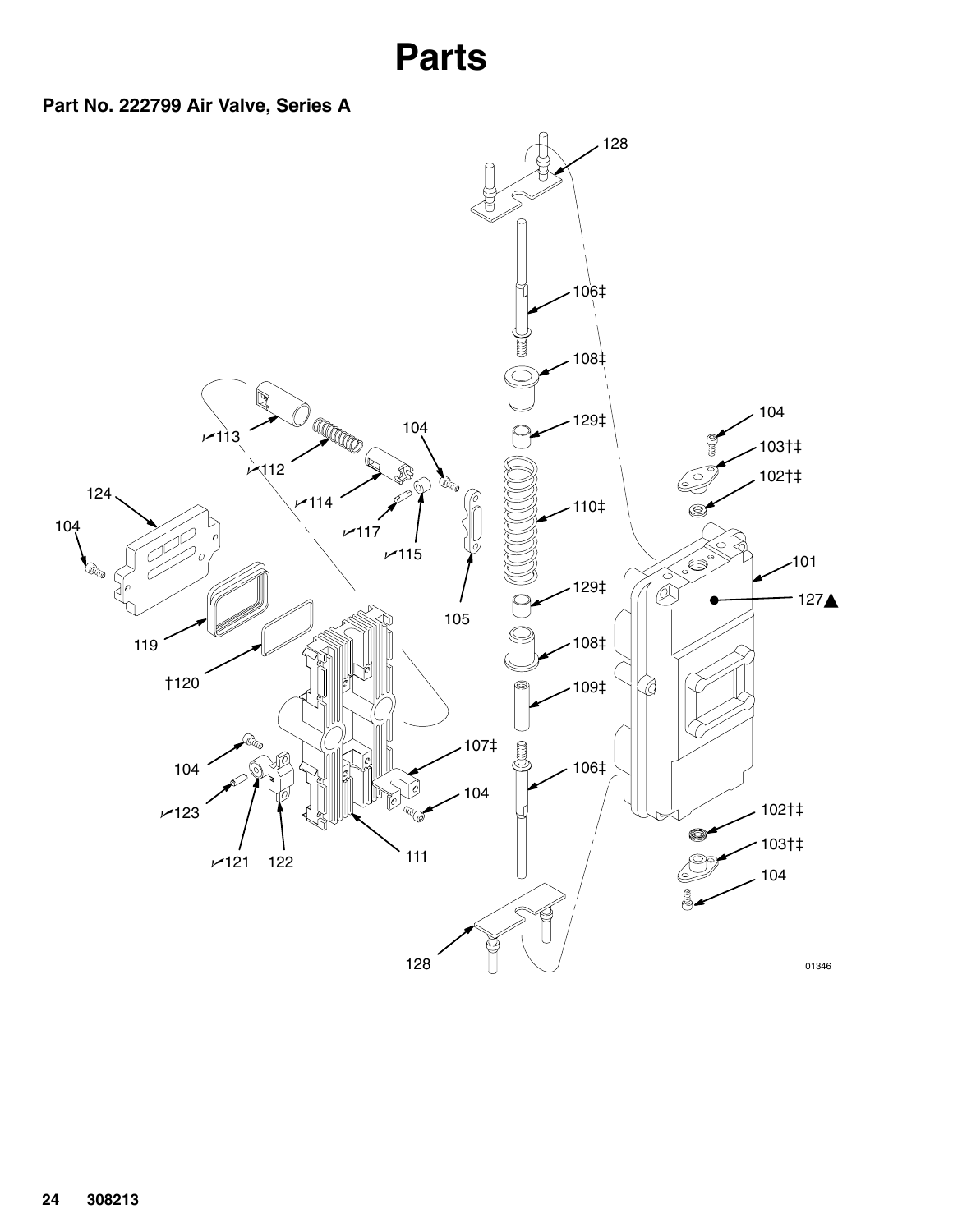### **Part No. 222799 Air Valve, Series A**

| Ref.<br>No.      | Part No.     | <b>Description</b>               | Qty.           | Ref.<br>No. |                  |
|------------------|--------------|----------------------------------|----------------|-------------|------------------|
| 101              | 184375       | HOUSING, valve                   | 1              |             | 121 $\nu$        |
|                  | 102†‡ 109494 | SEAL, rod; polyurethane          | 2              | 122         |                  |
|                  | 103†‡ 276067 | FITTING, rod; acetal             | 2              |             | 123 $\nu$        |
| 104              | 107100       | SCREW, cap, socket hd; M5 x 0.8; |                | 124         |                  |
|                  |              | 12 mm (0.47 in.) long            | 24             |             | 127 <sub>A</sub> |
| 105              | 276060       | PLATE, detent                    | $\mathbf{2}$   | 128         |                  |
| 106‡             | 184358       | ROD, trip                        | $\overline{c}$ |             | 129‡             |
| 107‡             | 276083       | <b>BEARING; acetal</b>           | 2              |             |                  |
| 108‡             | 184361       | GUIDE, spring                    | 2              | t           | The              |
| 109‡             | 184465       | <b>SHAFT</b>                     | 1              |             | 222              |
| 110‡             | 184485       | SPRING, compression              | 1              |             |                  |
| 111              | 184372       | CARRIAGE, valve                  | 1              | ŧ           | The              |
| 112 $\nu$        | 184484       | SPRING, compression              | 2              |             | whi              |
| 113 $\nu$        | 276064       | GUIDE, plunger; acetal           | 2              |             |                  |
| 114 $\sim$       | 184370       | <b>PLUNGER</b>                   | 2              |             | $\nu$ The        |
| 115/             | 184619       | ROLLER, detent                   | 2              |             | whi              |
| 117 <sub>1</sub> | 184369       | PIN, roller                      | $\overline{c}$ |             |                  |
| 119              | 184363       | BLOCK, slide                     | 2              |             | Rep              |
| 120†             | 109514       | O-RING; urethane                 | 2              |             | car              |

| Ref.<br>No. | Part No.    | <b>Description</b>                                                                             | Qty.           |
|-------------|-------------|------------------------------------------------------------------------------------------------|----------------|
|             | 121~ 109513 | ROLLER, bearing                                                                                | 4              |
| 122         | 276068      | RETAINER, bearing                                                                              | 4              |
|             | 123 184605  | PIN, roller                                                                                    | 4              |
|             | 124  184362 | PLATE, slide                                                                                   | $\overline{2}$ |
|             | 127▲ 184614 | LABEL, caution                                                                                 | 2              |
|             | 128 184615  | <b>BUMPER</b>                                                                                  | $\overline{c}$ |
|             | 129‡ 184603 | BEARING, guide; acetal                                                                         | $\overline{c}$ |
| Ť<br>$\pm$  |             | These parts are included in Air Valve Repair Kit<br>222959, which may be purchased separately. |                |
|             |             | These parts are included in Trip Rod Kit 222981,<br>which may be purchased separately.         |                |
|             |             | $\sim$ These parts are included in Detent Kit 222982,<br>which may be purchased separately.    |                |
|             |             | Replacement Danger and Warning labels, tags and<br>cards are available at no cost.             |                |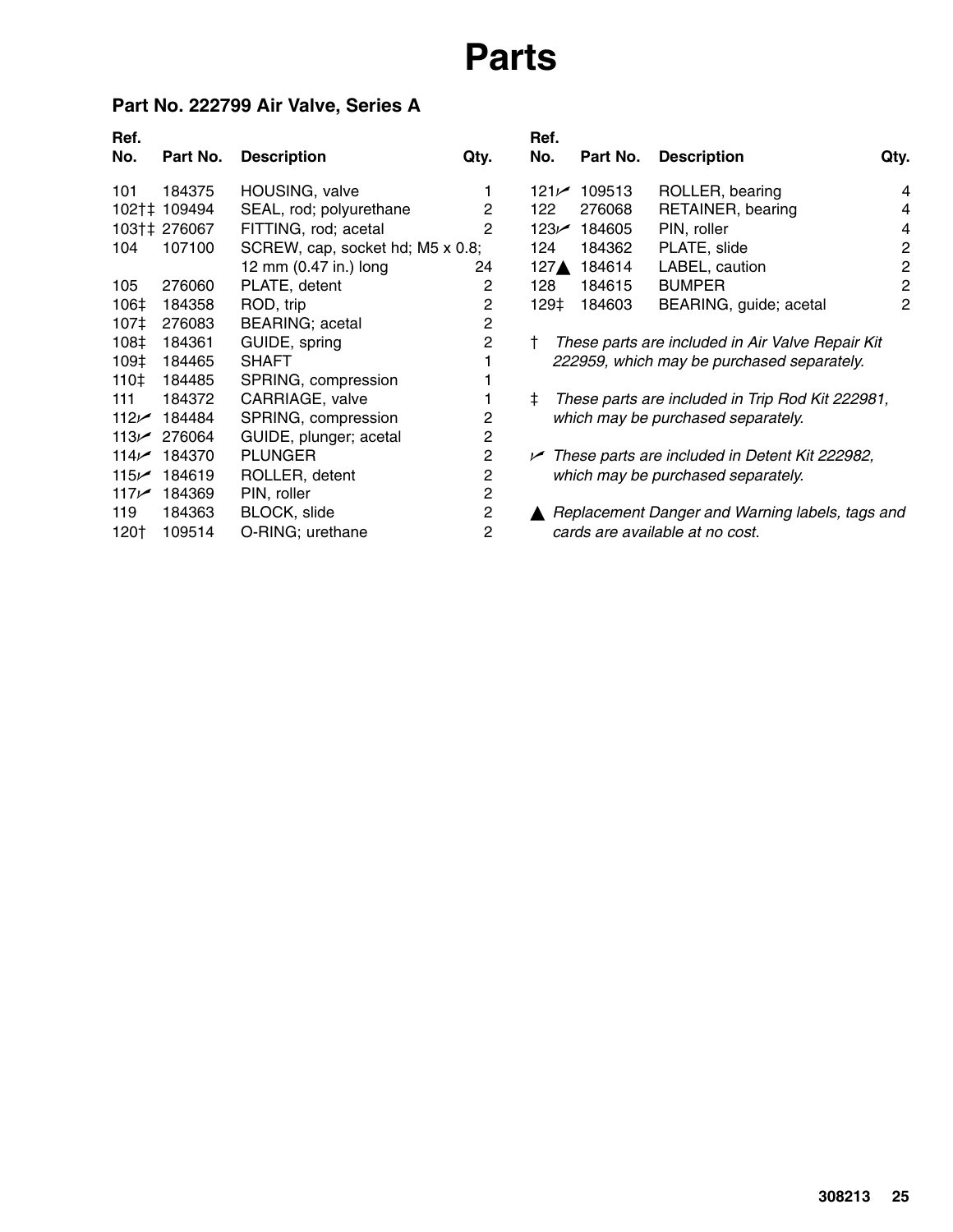## **Technical Data**

| Category                        | Data                                |
|---------------------------------|-------------------------------------|
| Maximum air input pressure      | 0.7 MPa, 7 bar (100 psi)            |
| Operating pressure range        | .07-0.7 MPa, 0.7-7 bar (10-100 psi) |
| Maximum recommended speed       | 50 cycles per min                   |
| Operating temperature           | 12.8 to 65.6°C (55 to 150°F)        |
| Air motor piston effective area | 800 cm <sup>2</sup> (124 in.2)      |
| Air motor piston diameter       | 321 mm (12.64 in.)                  |
| Stroke length                   | 120 mm (4.75 in.)                   |
| Air inlet size                  | 1 npsm $(f)$                        |
| Weight                          | approx. 50 kg (110 lb)              |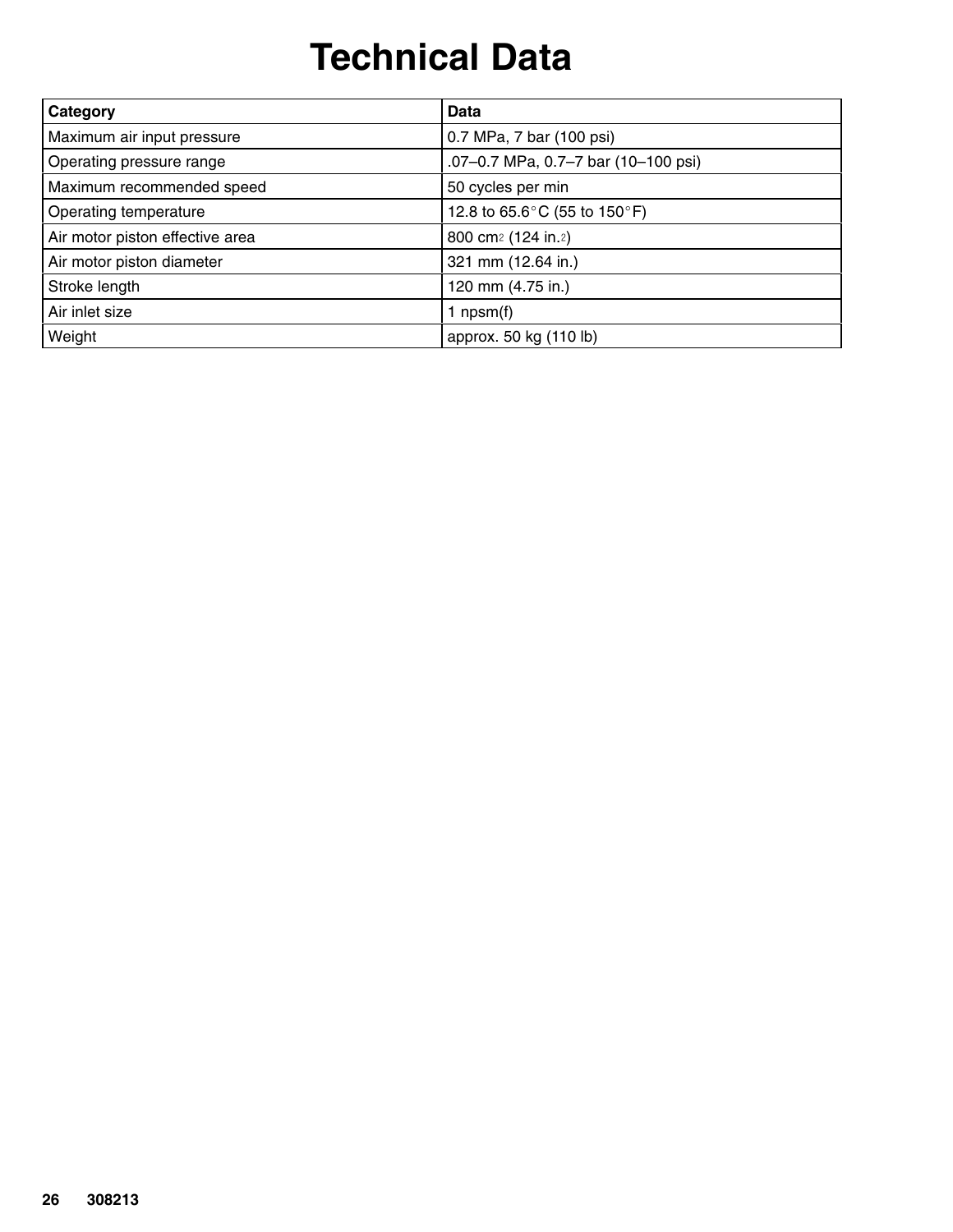### **Dimensions**